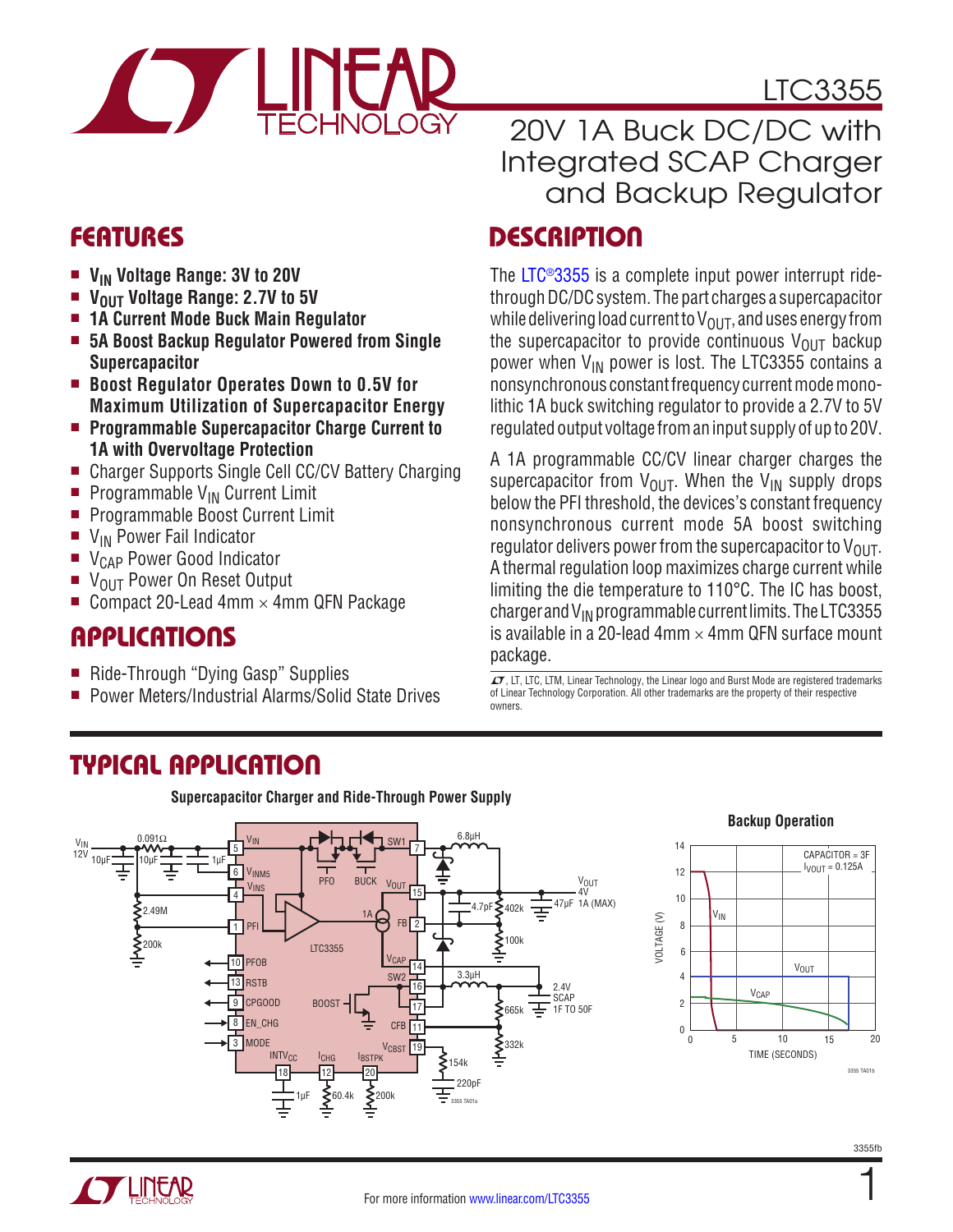#### ABSOLUTE MAXIMUM RATINGS PIN CONFIGURATION **(Note 1)**

| 11101G 11                                     |  |
|-----------------------------------------------|--|
|                                               |  |
|                                               |  |
|                                               |  |
|                                               |  |
| $V_{OUIT}$ , INTV <sub>CC</sub> , PFOB, RSTB, |  |
|                                               |  |
|                                               |  |
|                                               |  |
|                                               |  |
| <b>Operating Junction Temperature Range</b>   |  |
|                                               |  |
|                                               |  |
|                                               |  |



## ORDER INFORMATION

| <b>LEAD FREE FINISH</b> | <b>TAPE AND REEL</b> | <b>PART MARKING</b> | <b>PACKAGE DESCRIPTION</b>                    | <b>TEMPERATURE RANGE</b> |
|-------------------------|----------------------|---------------------|-----------------------------------------------|--------------------------|
| LTC3355EUF#PBF          | LTC3355EUF#TRPBF     | 3355                | l 20-Lead (4mm $\times$ 4mm) Plastic QFN $\,$ | $-40^{\circ}$ C to 125°C |
| LTC3355IUF#PBF          | LTC3355IUF#TRPBF     | 3355                | l 20-Lead (4mm $\times$ 4mm) Plastic QFN $\,$ | $-40^{\circ}$ C to 125°C |

Consult LTC Marketing for parts specified with wider operating temperature ranges.

Consult LTC Marketing for information on nonstandard lead based finish parts.

For more information on lead free part marking, go to: http://www.linear.com/leadfree/

For more information on tape and reel specifications, go to: http://www.linear.com/tapeandreel/

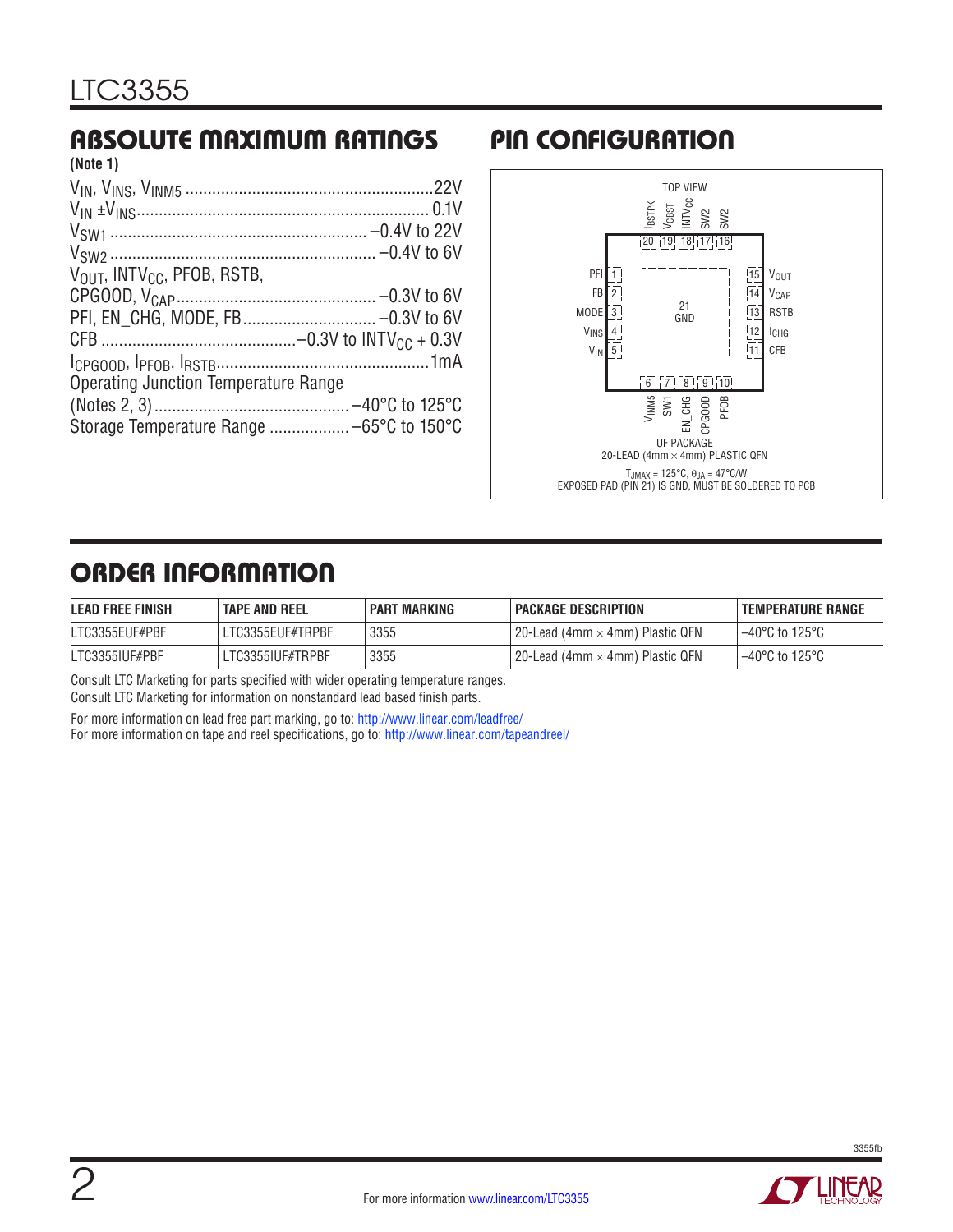### ELECTRICAL CHARACTERISTICS **The** <sup>l</sup> **denotes the specifications which apply over the specified operating**

**junction temperature range, otherwise specifications are at TA = 25°C. VIN = 12V unless otherwise noted. (Note 2)**

| <b>SYMBOL</b>             | <b>PARAMETER</b>                                             | <b>CONDITIONS</b>                                                                                         |           | <b>MIN</b>     | <b>TYP</b>                                  | <b>MAX</b>     | <b>UNITS</b>     |
|---------------------------|--------------------------------------------------------------|-----------------------------------------------------------------------------------------------------------|-----------|----------------|---------------------------------------------|----------------|------------------|
| $V_{IN}$                  | V <sub>IN</sub> Operating Voltage Range                      |                                                                                                           |           | 3              |                                             | 20             | $\vee$           |
| $\mathsf{I}_{\mathsf{Q}}$ | VIN Quiescent Current<br>VOLIT Quiescent Current             | Charger Off, Not Switching, $V_{OIIT} = 3.3V$ , No<br>Load, In Regulation, Supercapacitor Charged         |           | 60<br>110      | 120<br>265                                  | 215<br>420     | μA<br>μA         |
| V <sub>FB</sub>           | FB Reference Voltage                                         |                                                                                                           | $\bullet$ | 0.775          |                                             | 0.825          | $\vee$           |
|                           | FB Line Regulation                                           | $V_{\text{OUT}} = 2.7V$ to 5V                                                                             |           |                | 0.1                                         |                | $\%N$            |
| <b>IFB</b>                | FB Input Bias Current                                        |                                                                                                           |           | $-20$          |                                             | 20             | nA               |
| <b>V<sub>VOUT</sub></b>   | VOUT Voltage Range                                           |                                                                                                           | $\bullet$ | 2.7            |                                             | 5              | $\vee$           |
|                           | VOUT Overvoltage Limit                                       | <b>Buck or Boost Enabled</b>                                                                              |           | 5.4            | 5.65                                        | 5.95           | $\vee$           |
|                           | VOLIT Undervoltage Lockout Threshold                         | <b>Boost Enabled</b>                                                                                      |           | 1.8            | 2                                           | 2.2            | $\vee$           |
| V <sub>INM5</sub>         | V <sub>IN</sub> -V <sub>INM5</sub>                           | $V_{IN}$ > 7V                                                                                             |           |                | 4.65                                        |                | $\vee$           |
| VINTVCC                   | <b>INTV<sub>CC</sub></b> Internal Voltage Power Supply       |                                                                                                           |           | $\overline{2}$ |                                             | 5              | $\vee$           |
| V <sub>VCAP</sub>         | V <sub>CAP</sub> Voltage Range                               |                                                                                                           |           | 0              |                                             | 5              | $\vee$           |
| <b>I</b> <sub>VCAP</sub>  | V <sub>CAP</sub> Current Accuracy                            | $V_{CAP} = 2V$ , $V_{OUT} = 3.3V$ , $V_{VCAP} = 1A$<br>$EN_CHG = High$                                    |           | $-10$          |                                             | 10             | $\frac{0}{0}$    |
|                           | V <sub>CAP</sub> Programmable Current Range                  | $EN_CHG = High$                                                                                           |           | 0.1            |                                             | $\mathbf{1}$   | A                |
| <b>V<sub>ICHG</sub></b>   | I <sub>CHG</sub> Reference Voltage                           | $EN$ CHG = High                                                                                           |           | 0.78           |                                             | 0.82           | $\vee$           |
| $R_{ICHG}$                | I <sub>CHG</sub> Set Resistor Range                          |                                                                                                           |           | 60.4           |                                             | 604            | $k\Omega$        |
| <b>I</b> CFB              | <b>CFB Input Bias Current</b>                                |                                                                                                           |           | $-20$          |                                             | 20             | nA               |
| <b>V<sub>CFB</sub></b>    | <b>CFB Reference Voltage</b>                                 | $EN_CHG = High$                                                                                           |           | 0.78           | 0.8                                         | 0.82           | $\vee$           |
|                           | <b>CFB Hysteresis</b>                                        | $EN_CHG = High$                                                                                           |           |                | 30                                          |                | mV               |
|                           | CFB Overvoltage Hysteretic Comparator<br><b>Switch Point</b> | <b>CFB Rising</b><br><b>CFB Falling</b>                                                                   |           |                | $V_{CFB} + 0.035$<br><b>V<sub>CFB</sub></b> |                | $\vee$<br>$\vee$ |
| $I_{ICL}$                 | V <sub>IN</sub> Input Current Limit                          | V <sub>INS</sub> -V <sub>IN</sub> to Disable Charger<br>V <sub>INS</sub> -V <sub>IN</sub> to Disable Buck |           | 37<br>42       |                                             | 43<br>50       | mV<br>mV         |
| VINS(CMI)                 | VINS Common Mode Range                                       |                                                                                                           |           | 3.0            |                                             | 20             | $\vee$           |
| $f_{SW}$                  | Switching Frequency                                          | $FB \geq 0.5V$                                                                                            |           | 0.75           | 1                                           | 1.25           | MHz              |
|                           | Foldback Frequency (Buck Only)                               | $FB \leq 0.3V$                                                                                            |           |                | 100                                         |                | kHz              |
| V <sub>PFI</sub>          | PFI Falling Threshold                                        |                                                                                                           | $\bullet$ | 0.775          | 0.8                                         | 0.825          | $\vee$           |
|                           | PFI Hysteresis                                               |                                                                                                           |           |                | 17                                          |                | mV               |
| IPFI                      | PFI Leakage Current                                          |                                                                                                           |           | $-20$          |                                             | 20             | nA               |
| <b>1A Buck Regulator</b>  |                                                              |                                                                                                           |           |                |                                             |                |                  |
| I <sub>SW1</sub>          | SW1 Peak Current                                             | PWM Mode (Note 5)<br>Burst Mode <sup>®</sup> (Note 5)                                                     |           | 1.3            | 1.65<br>0.5                                 | $\overline{2}$ | A<br>A           |
| $t_{SS}$                  | Soft-Start Time                                              |                                                                                                           |           |                | 1000                                        |                | $\mu s$          |
| DC Max                    | Maximum Duty Cycle                                           | $FB = 0V$                                                                                                 |           | 100            |                                             |                | $\frac{0}{0}$    |
| R <sub>PMOS</sub>         | PMOS On-Resistance                                           |                                                                                                           |           |                | 0.5                                         | 1              | Ω                |
| <b>ILEAKP</b>             | PMOS Leakage Current                                         | <b>Buck Disabled</b>                                                                                      |           | $-2$           |                                             | $\overline{c}$ | μA               |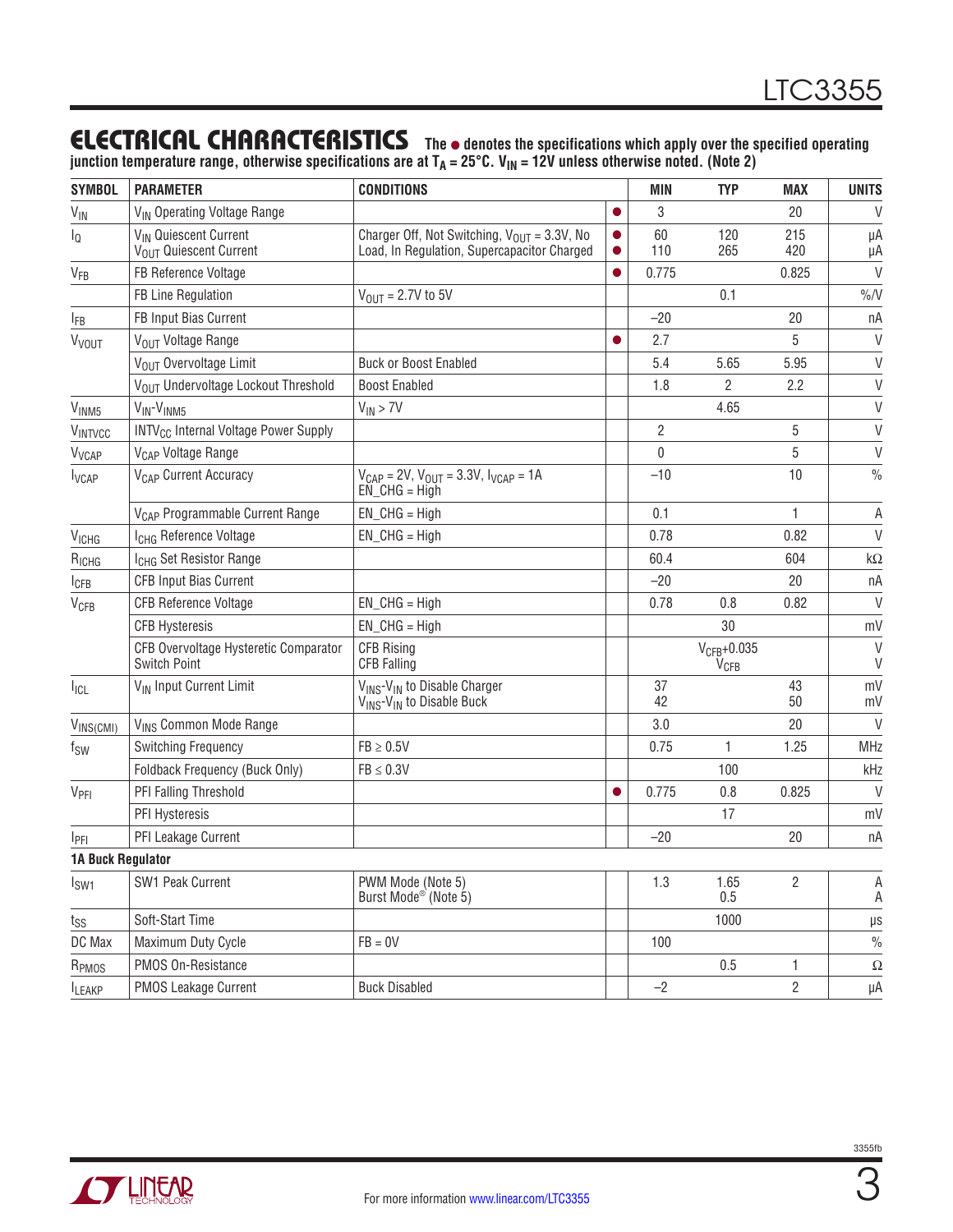### ELECTRICAL CHARACTERISTICS **The** <sup>l</sup> **denotes the specifications which apply over the specified operating**

**junction temperature range, otherwise specifications are at TA = 25°C. VIN = 12V unless otherwise noted. (Note 2)**

| <b>SYMBOL</b>                     | <b>PARAMETER</b>                         | <b>CONDITIONS</b>                                                             |   | <b>MIN</b> | <b>TYP</b> | <b>MAX</b> | <b>UNITS</b>  |
|-----------------------------------|------------------------------------------|-------------------------------------------------------------------------------|---|------------|------------|------------|---------------|
| <b>5A Boost Regulator</b>         |                                          |                                                                               |   |            |            |            |               |
| <b>I</b> vout                     | VOUT Quiescent Current                   | $V_{\text{OUT}} = 3.3V$ , No Load, In Regulation, No<br>Switching, Burst Mode | ● | 80         | 160        | 280        | μA            |
| I <sub>SW2</sub>                  | SW2 Peak Current                         | $R_{IBSTPK} = 200k$ , PWM Mode<br>$R_{IBSTPK} = 200k$ , Burst Mode            |   | 4.5        | 5<br>1.5   | 5.5        | A<br>Α        |
| R <sub>NMOS</sub>                 | NMOS On-Resistance                       |                                                                               |   |            | 70         |            | $m\Omega$     |
| <b>ILEAKN</b>                     | <b>NMOS Leakage Current</b>              | <b>Boost Disabled</b>                                                         |   | $-5$       |            | 5          | μA            |
| DC Max                            | Boost Maximum Duty Cycle                 |                                                                               |   | 88         | 92         | 98         | $\frac{0}{0}$ |
| VSBOOST                           | Boost Input Supply Voltage Range         |                                                                               |   | 0.75       |            | 5          | $\vee$        |
|                                   | <b>Boost Minimum Input Supply</b>        | $V_{\text{OUT(MAX)}} = 4V$                                                    |   | 0.5        |            |            | $\vee$        |
| $A_V$                             | Boost Error Amplifier Voltage Gain       | (Note 5)                                                                      |   |            | 850        |            | V/V           |
| $g_m$                             | Boost Error Amplifier Transconductance   |                                                                               |   |            | 27         |            | $\upmu S$     |
| VIBSTPK                           | IBSTPK Reference Voltage                 |                                                                               |   | 0.775      |            | 0.825      | V             |
| RIBSTPK                           | IBSTPK Set Resistor Range                |                                                                               |   | 200        |            | 1000       | k $\Omega$    |
|                                   | Logic (MODE, EN_CHG, CPGOOD, RSTB, PFOB) |                                                                               |   |            |            |            |               |
| $V_{IL}$                          | Input Low Logic Voltage                  | MODE, EN_CHG                                                                  |   |            |            | 0.4        | $\vee$        |
| $V_{\text{IH}}$                   | Input High Logic Voltage                 | MODE, EN_CHG                                                                  |   | 1.2        |            |            | $\vee$        |
| $I_{\text{IL}}$ , $I_{\text{IH}}$ | Input Low/High Current                   | MODE, EN_CHG                                                                  |   | $-1$       |            | 1          | μA            |
| $V_{OL}$                          | <b>Output Logic Low Voltage</b>          | PFOB, CPGOOD, RSTB; Sink 100µA                                                |   |            |            | 50         | mV            |
| $I_{OH}$                          | Logic High Leakage Current               | PFOB, CPGOOD, RSTB; 5V                                                        |   |            |            | 1          | μA            |
|                                   | <b>CPGOOD Rising Threshold</b>           | V <sub>CAP</sub> as a % of Final Target                                       |   | 90         | 92.5       | 95         | $\frac{0}{0}$ |
|                                   | <b>CPGOOD Hysteresis</b>                 | $\Delta V_{\text{CAP}}$ as a % of Final Value                                 |   |            | 2.5        |            | $\frac{0}{0}$ |
|                                   | <b>RSTB Falling Threshold</b>            | $V_{OIII}$ as a % of Final Target                                             |   | 90         | 92.5       | 95         | $\frac{0}{0}$ |
|                                   | <b>RSTB Hysteresis</b>                   | $\Delta V_{OUT}$ as a % of Final Value                                        |   |            | 2.5        |            | $\frac{0}{0}$ |
|                                   | <b>RSTB Delay</b>                        |                                                                               |   |            | 250        |            | ms            |

**Note 1:** Stresses beyond those listed under Absolute Maximum Ratings may cause permanent damage to the device. Exposure to any Absolute Maximum Rating condition for extended periods may affect device reliability and lifetime.

**Note 2:** The LTC3355 is tested under pulsed load conditions such that  $T_J \approx T_A$ . The LTC3355E is guaranteed to meet specifications from 0°C to 85°C junction temperature. Specifications over the –40°C to 125°C operating junction temperature range are assured by design, characterization and correlation with statistical process controls. The LTC3355I is guaranteed over the –40°C to 125°C operating junction temperature range. Note that the maximum ambient temperature consistent with these specifications is determined by specific operating conditions in conjunction with board layout, the rated package thermal impedance and other environmental factors. The junction temperature (T<sub>J</sub>, in  $\degree$ C) is calculated from the ambient temperature (T<sub>A</sub>, in  $\degree$ C) and power dissipation ( $P_D$ , in Watts) according to the formula:

 $T_J = T_A + (P_D \bullet \theta_{JA})$ 

where  $\theta_{JA} = 47^{\circ}$ C/W for the UF package.

**Note 3:** The LTC3355 has a thermal regulation loop that limits the maximum junction temperature to 110°C by limiting the charger current.

**Note 4:** The current limit features of this part are intended to protect the IC from short-term or intermittent fault conditions. Continuous operation above the maximum specified pin current may result in device degradation or failure.

**Note 5:** Guaranteed by design and/or correlation to static test.

**Note 6:** The LTC3355 has a thermal shutdown that will shut down the part when the die temperature reaches 155°C.

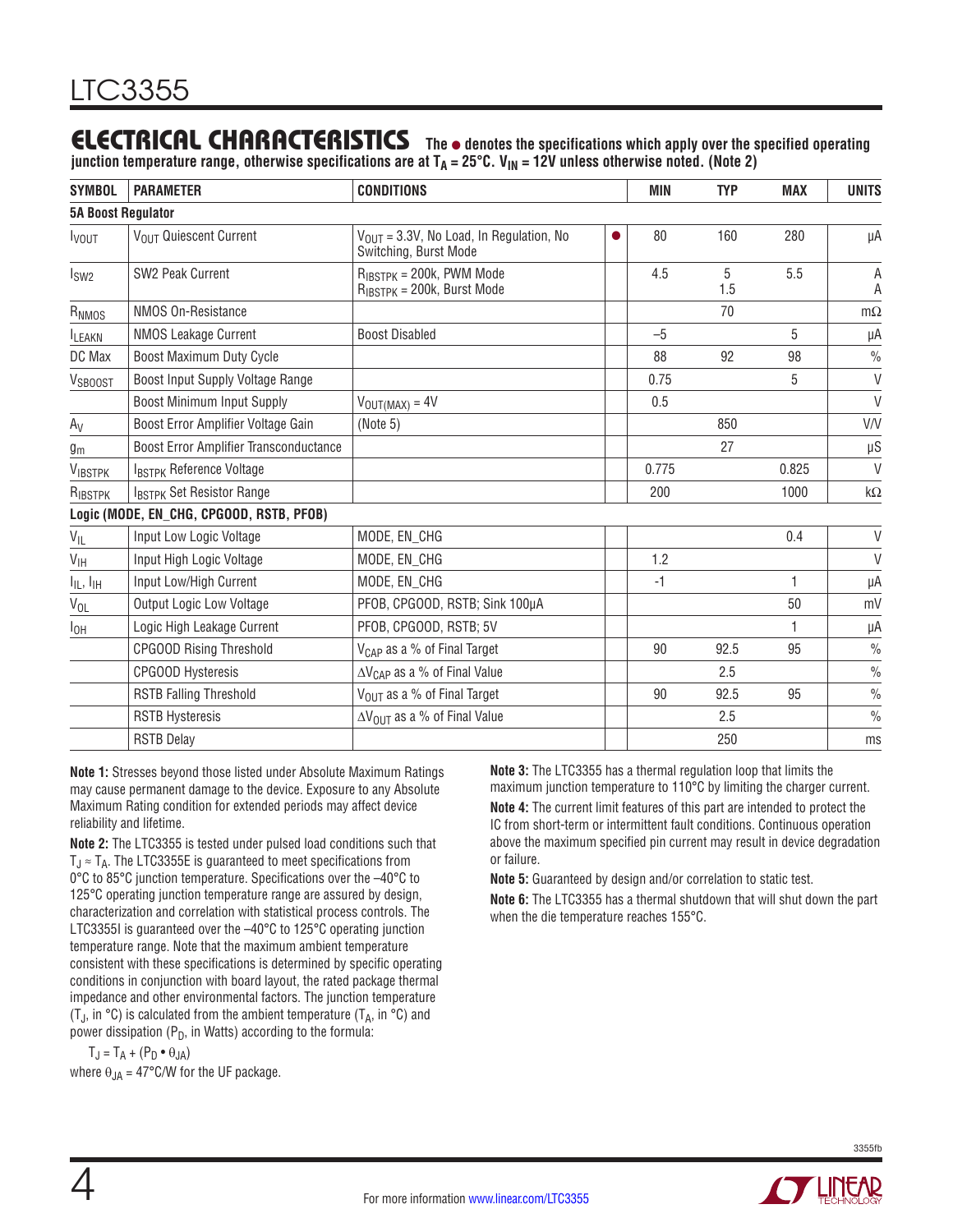### TYPICAL PERFORMANCE CHARACTERISTICS **TA = 25°C unless otherwise noted**





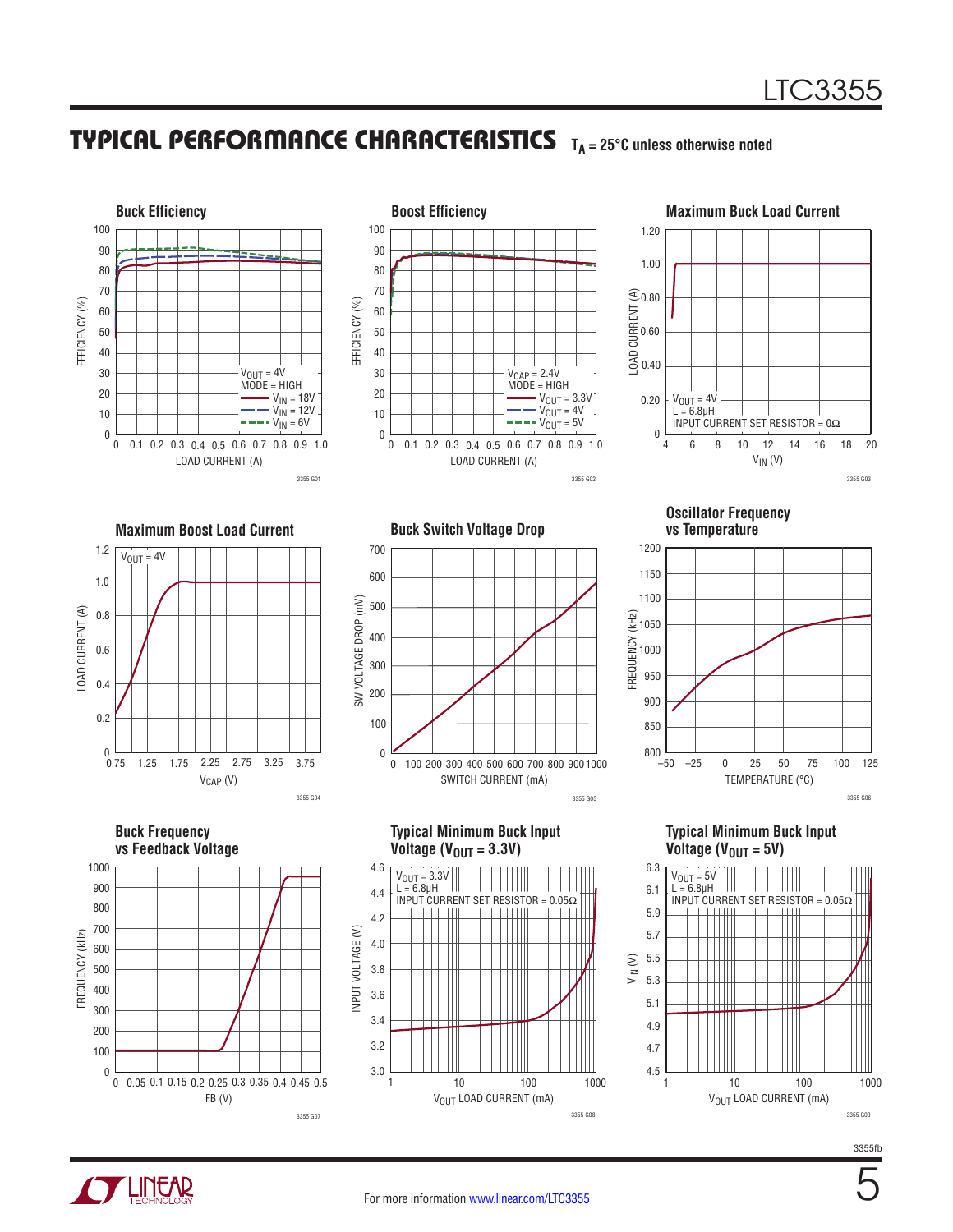### TYPICAL PERFORMANCE CHARACTERISTICS **TA = 25°C unless otherwise noted**







**Charge Current vs Junction Temperature**



#### **Boost Load Regulation**





3355fb







 $R_{ICHG} = 60.4k$ 

200 400 600 800 100 300 500 700

 $R<sub>ICHG</sub> = 604k$ 

3355 G14

0 0

200

400

600

800

1000

1200

V<sub>IN</sub> = 7V  $\rm V_{\rm OUT}$  = 3.3V

CHARGE CURRENT (mA)

CHARGE CURRENT (mA)



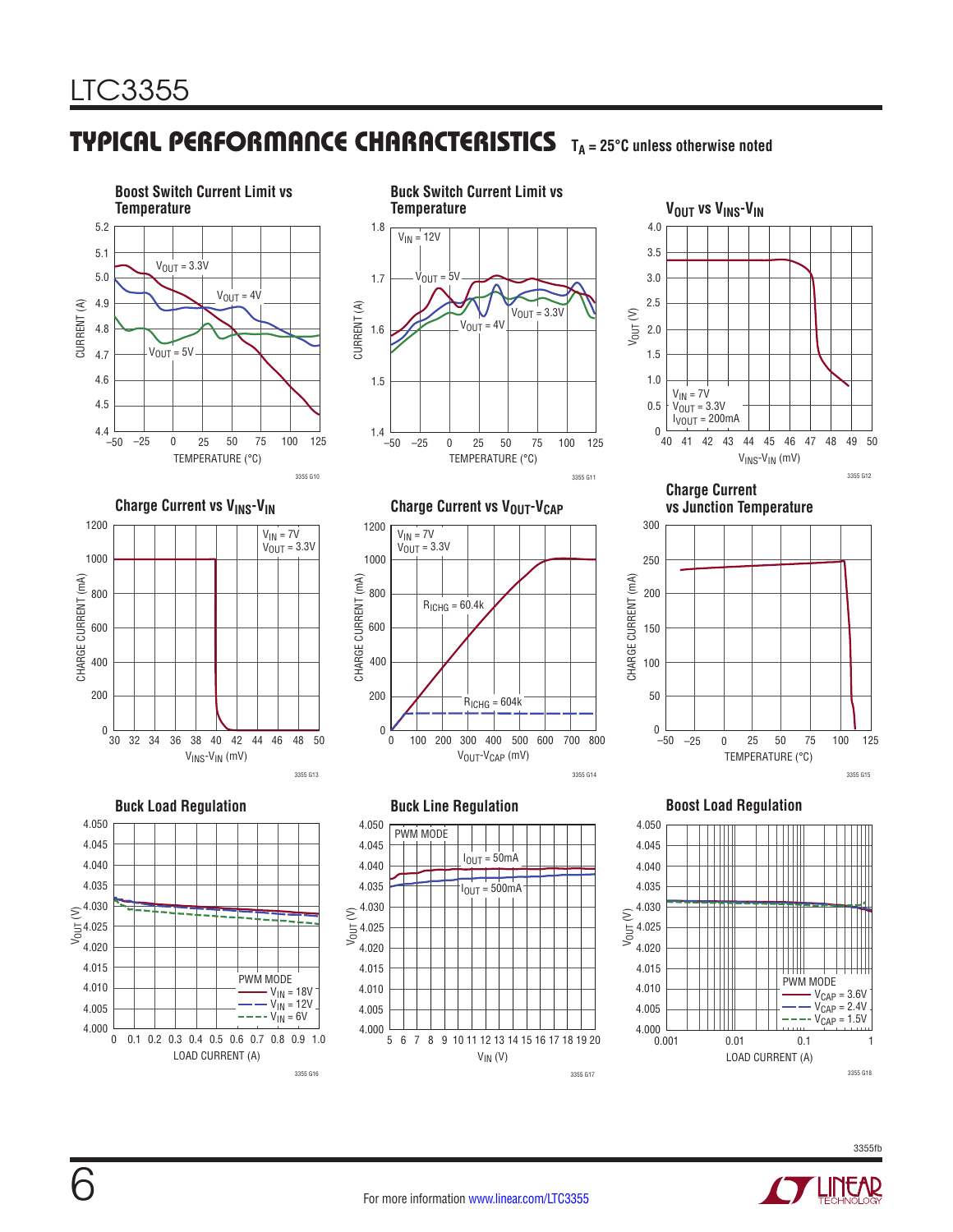### TYPICAL PERFORMANCE CHARACTERISTICS **TA = 25°C unless otherwise noted**



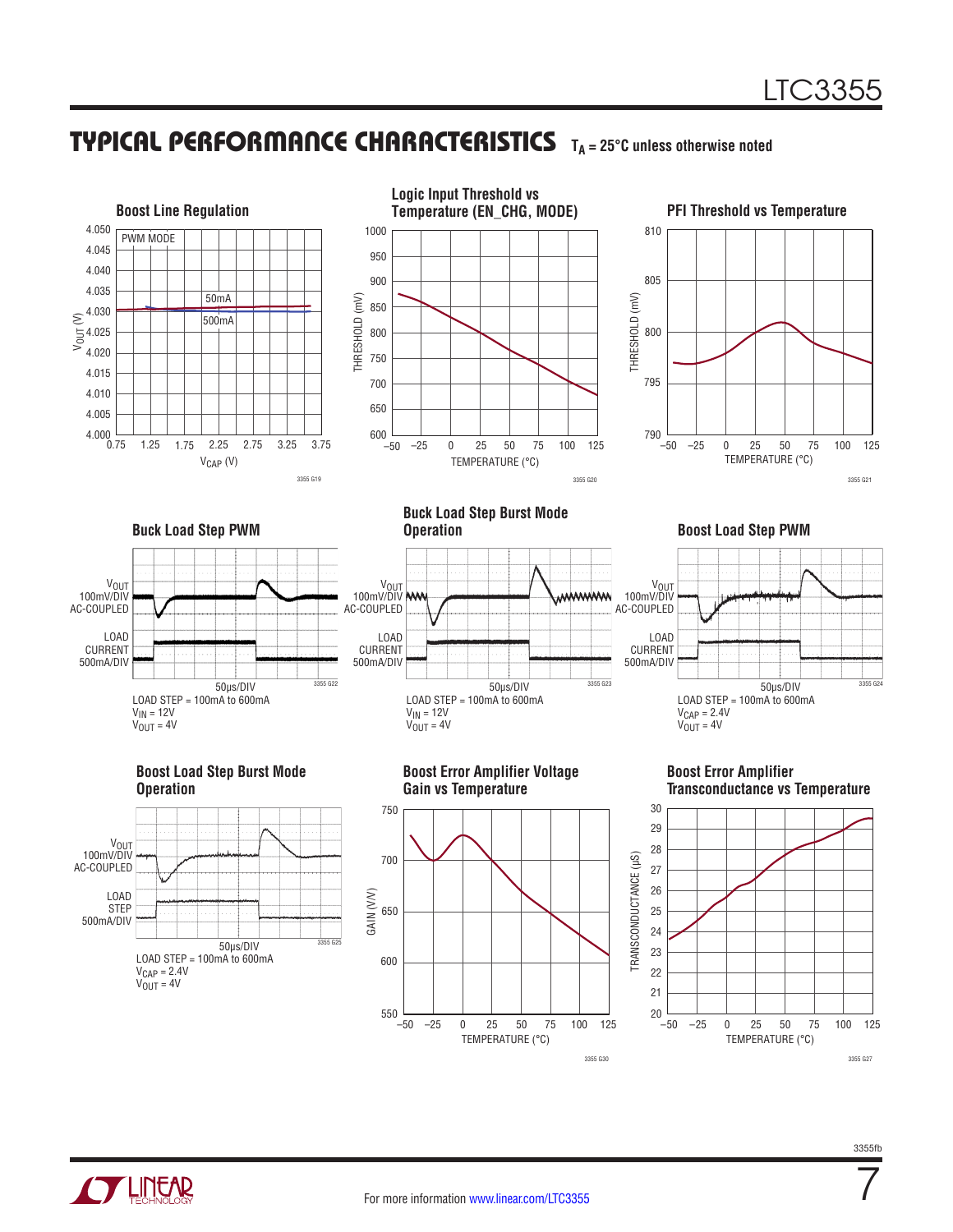### PIN FUNCTIONS

**PFI (Pin 1):** Input to the Power-Fail Comparator. The input voltage below which the PFOB pin indicates a power-fail condition can be programmed by connecting this pin to an external resistor divider between  $V_{IN}$  and ground.

**FB (Pin 2):** Sets the  $V_{OUT}$  voltage for both the buck and boost voltage control loops via an external resistor divider. The reference voltage is 0.8V.

**MODE (Pin 3):** This pin sets the buck and boost switching modes. A low is PWM mode, a high is Burst Mode operation.

**VINS (Pin 4):** Input Current Limit Sense Voltage Pin. Connect a sense resistor from  $V_{\text{INS}}$  to  $V_{\text{IN}}$ . Must be locally bypassed with a low ESR ceramic capacitor. Connect to  $V_{IN}$  if input current limit is not needed.

**V<sub>IN</sub>** (Pin 5): Input Power Pin Supplies Current to the Internal Regulator and Buck Power Switch. Must be locally bypassed with a low ESR ceramic capacitor.

**VINM5 (Pin 6):** This pin is used to filter an internal supply regulator which generates a voltage of  $V_{\text{IN}} - 4.65V$ . Connect a 1µF ceramic capacitor from  $V_{1NMS}$  to  $V_{1N}$ .

**SW1 (Pin 7):** Buck Output of the Internal Power Switch. Connect this pin to the catch diode and inductor. Minimize trace area at this pin to reduce EMI.

**EN\_CHG (Pin 8):** A high on this pin enables the supercapacitor charger.

**CPGOOD (Pin 9):** Open-drain output is high impedance when the  $V_{\text{CAP}}$  voltage is higher than 92.5% of the programmed voltage.

**PFOB (Pin 10):** Open Drain of the Power-Fail Comparator. Pulled low and enables the boost converter when the PFI input has determined that the input supply has dropped out. **CFB (Pin 11):** This pin is used to program the  $V_{CAP}$  voltage via an external resistor divider. The reference voltage is 0.8V.

**I<sub>CHG</sub> (Pin 12):** This pin programs the V<sub>CAP</sub> charge current by connecting a resistor to ground.

**RSTB (Pin 13):** Open-drain reset output is high impedance when the  $V_{\text{OUT}}$  voltage is higher than 92.5% of the programmed regulation voltage.

**V<sub>CAP</sub>** (Pin 14): This pin is the constant current, constant voltage linear charger output and connects to the supercapacitor.

**V<sub>OUT</sub> (Pin 15):** The Output Voltage Supply. The buck powers this supply from  $V_{IN}$  when the input voltage is present and the boost powers this supply from  $V_{CAP}$  when the input voltage has dropped out.

**SW2 (Pin 16, 17):** Boost Output of the Internal Power Switch. Connect these pins to the rectifier diode and inductor. Minimize trace area at these pins to reduce EMI.

**INTV<sub>CC</sub>** (Pin 18): This pin is used to filter an internal supply. Connect a 1µF ceramic capacitor from this pin to ground. INTV<sub>CC</sub> is 2.5V during start-up until V<sub>OUT</sub> exceeds 2.5V then  $INTV_{CC}$  follows  $V_{OUT}$ .

**VCBST (Pin 19):** This pin is the output of the boost internal error amplifier. The voltage on this pin controls the peak switch current for the boost regulator. Connect an RC series network from this pin to ground to compensate the boost control loop.

**IBSTPK (Pin 20):** This pin programs the boost peak current limit by connecting a resistor to ground.

**GND (Exposed Pad Pin 21):** Ground. The exposed pad must be connected to a continuous ground plane on the second layer of the printed circuit board by several vias directly under the part to achieve optimum thermal conduction.

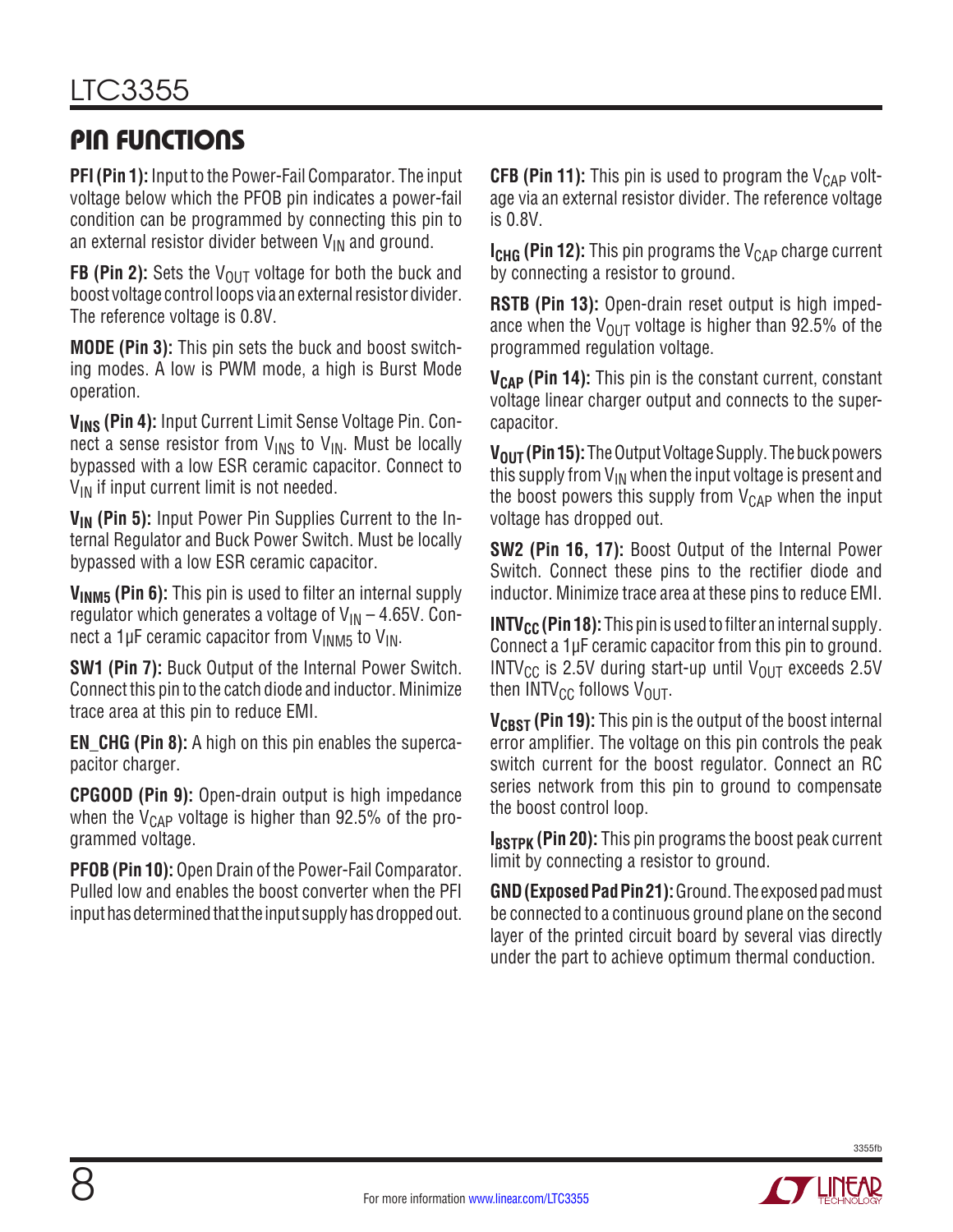### SIMPLIFIED BLOCK DIAGRAM



**Figure 1. LTC3355 Block Diagram**



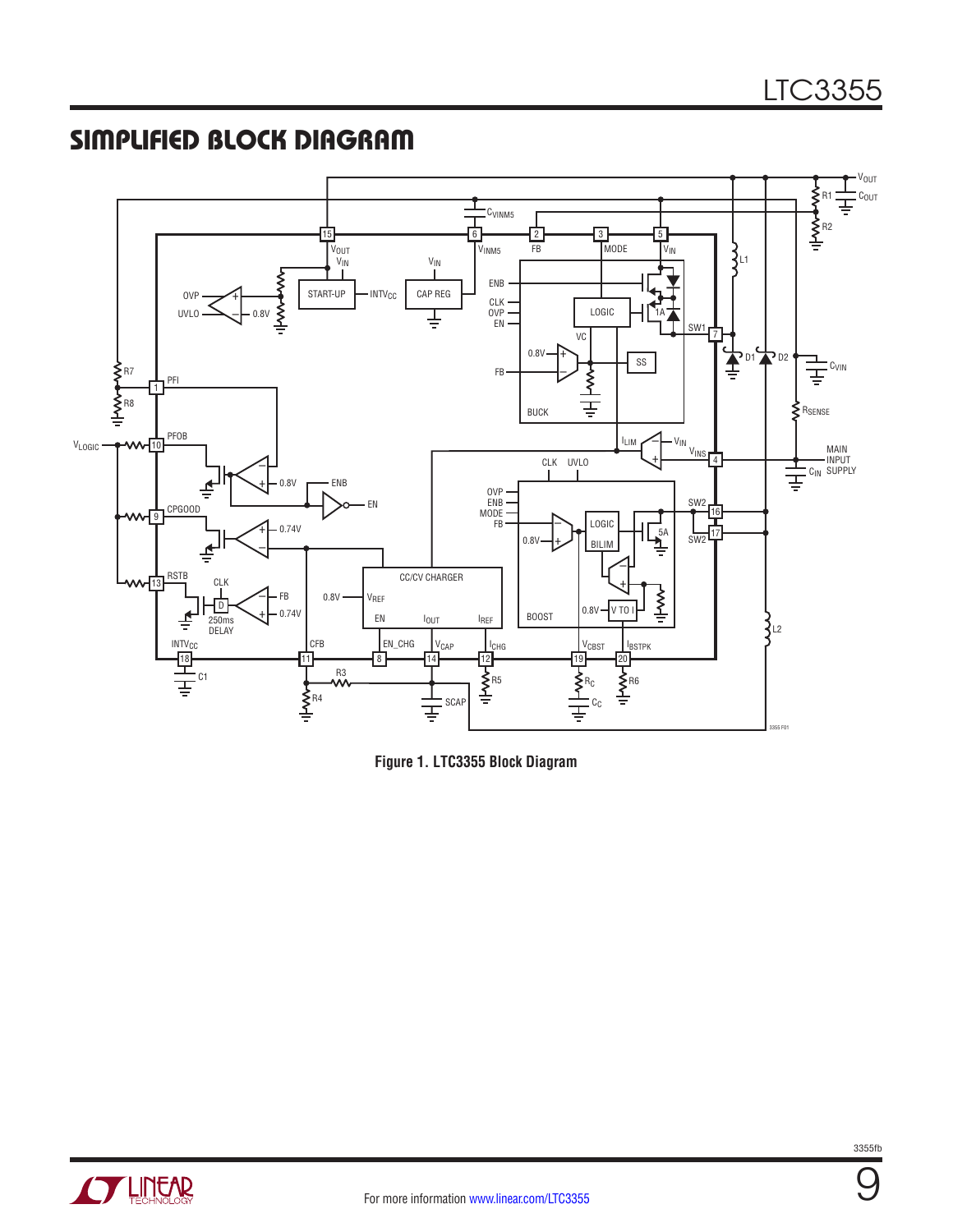# LTC3355

# **OPERATION**

The LTC3355 is a 1A buck regulator with a built-in backup boost converter to allow temporary backup, or ride-through, of  $V_{\text{OUT}}$  during a sudden loss of  $V_{\text{IN}}$  power. The device contains all functions necessary to provide seamless charging of a supercapacitor (or other storage element), monitoring of  $V_{IN}$ ,  $V_{OUT}$  and  $V_{CAP}$ , and automatic switch-over to backup power. When the buck is disabled an internal circuit blocks reverse current between  $V_{\text{OUT}}$ and  $V_{IN}$ .

### **Start-Up**

When the part first starts up the only voltage available is V<sub>IN</sub> since V<sub>OUT</sub> and V<sub>CAP</sub> are at zero volts. An internal 2.5V regulator powers  $INTV_{CC}$  from  $V_{IN}$  during start-up.  $INTV_{CC}$  powers all of the low voltage circuits. The buck regulator is enabled and will drive  $V_{\text{OUT}}$  positive through an inductor until the feedback voltage at FB equals 0.8V. When  $V_{\text{OUT}}$  exceeds 2.5V INTV<sub>CC</sub> will exactly track  $V_{\text{OUT}}$ and the current for the internal low voltage circuits will now be supplied from  $V_{OUT}$  instead of  $V_{IN}$ . A 1µF external ceramic capacitor is required for  $INTV_{CC}$  to filter internal switching noise.

#### **Buck Switching Regulator**

The LTC3355 uses a 1MHz constant frequency peak current mode nonsynchronous monolithic buck regulator with internal slope compensation to control the voltage at  $V_{\text{OUT}}$  when  $V_{\text{IN}}$  is available. An error amplifier compares the divided output voltage at FB with a reference voltage of 0.8V and adjusts the peak inductor current accordingly. Burst Mode operation can also be selected to optimize efficiency at low load currents via the MODE pin. The buck is in PWM mode when the MODE pin is low and in Burst Mode operation when the MODE pin is high. The buck is internally compensated and can operate over an input voltage range of 3V to 20V. An internal soft-start ramp limits inrush current during start-up. Frequency foldback protection helps to prevent inductor current runaway during start-up or short-circuit conditions.

### **Input Current Limit**

The (optional) input current limit is programmed via an external sense resistor connected between  $V_{INS}$  and  $V_{IN}$ . As the input current limit is reached the charge current will be reduced. If the charge current has been reduced to zero and the input current continues to increase the buck regulator current drive capability will be reduced. The maximum sense voltage is 50mV. The input current limit includes the LTC3355 quiescent current for high accuracy over a wide current range.

#### **Boost Switching Regulator**

When  $V_{IN}$  is not available, a monolithic 1MHz constant frequency peak current mode boost regulator with internal slope compensation is enabled and the buck regulator is disabled via the PFI pin. The boost regulator uses the voltage stored at  $V_{\text{CAP}}$  as an input supply and regulates the  $V_{\text{OUT}}$  voltage. An error amplifier compares the divided output voltage at FB with a reference voltage of 0.8V and adjusts the peak inductor current accordingly. The  $I_{\text{RSTPK}}$ pin sets the peak boost current over a range of 1A to 5A allowing for lower current backup applications. The boost switching regulator is compensated by adding a series RC network from the  $V_{CBST}$  pin to ground. The boost regulator can operate over an input voltage range ( $V_{\text{CAP}}$ ) of 0.5V to 5V. The boost regulator uses the same feedback pin and error amplifier as the buck and regulates to the same  $V_{\text{OUT}}$  voltage. The MODE pin is used to control the boost switching regulator mode. The boost is in PWM mode when the MODE pin is low and in Burst Mode operation when the MODE pin is high. In PWM mode as the load current is decreased, the switch turns on for a shorter period each cycle. If the load current is further decreased, the boost converter will skip cycles to maintain output voltage regulation.

#### **Charger**

The supercapacitor is charged by an internal 1A constant current/constant voltage linear charger that supplies current from  $V_{OIIT}$  to  $V_{CAP}$ . The charger will be enabled when  $V_{IN}$  is above a programmable voltage via the PFI pin, when the EN\_CHG pin is high and when  $V_{\text{OUT}}$  is in regulation. The value of the resistor on the  $I_{CHG}$  pin determines the charger current. An internal amplifier servos the  $I_{CHG}$  voltage to 0.8V to create the reference current for the charge. The  $V_{\text{CAP}}$  voltage is divided down by an external resistor divider that is connected to the CFB pin. A hysteretic comparator compares the CFB voltage to a

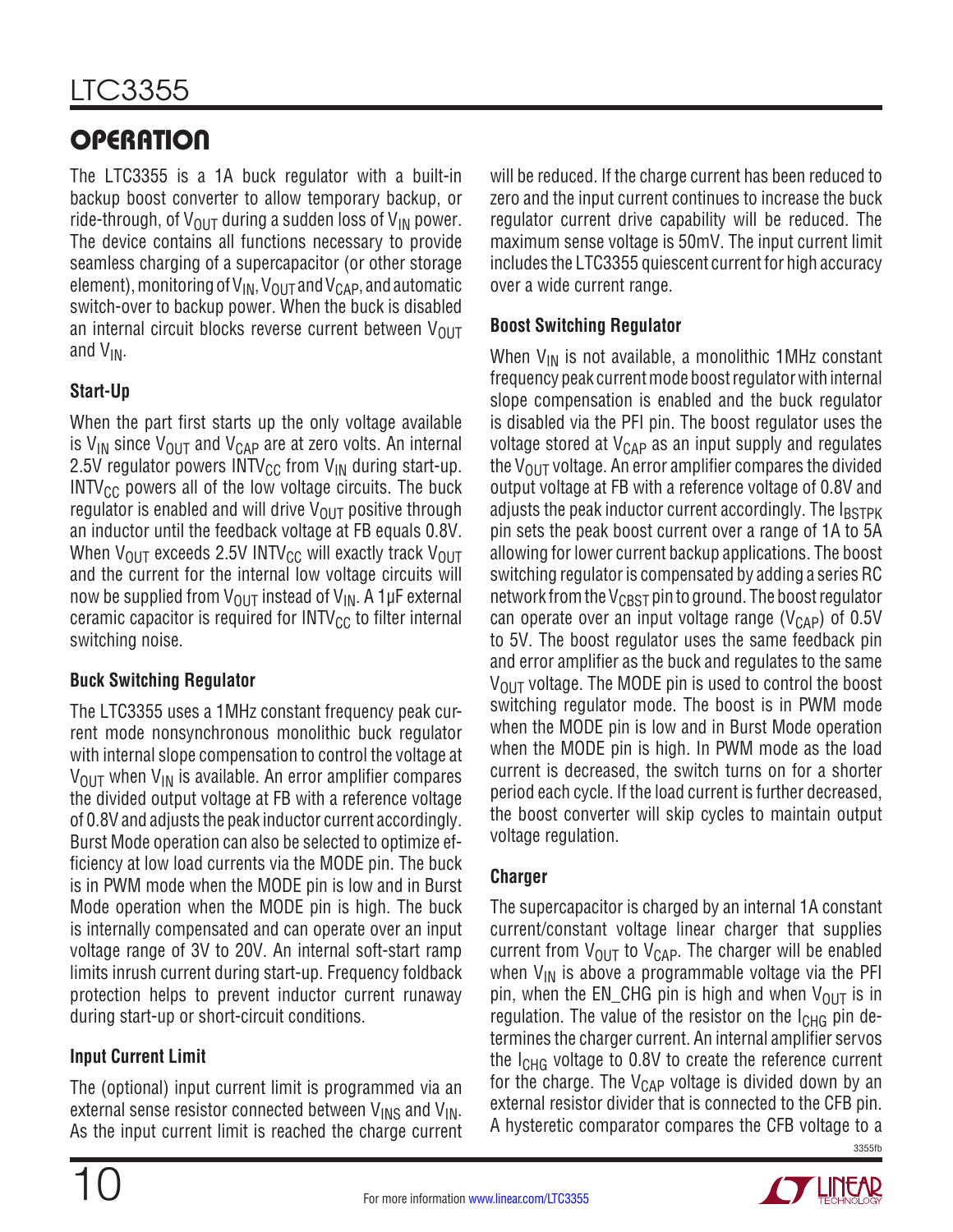### **OPERATION**

0.8V reference voltage and turns the charger off when these voltages are the same. The  $V_{\text{CAP}}$  voltage represents the fully charged supercapacitor voltage available to supply the boost regulator when  $V_{IN}$  has dropped out. When CFB decays to 30mV below the CFB reference voltage the charger will be turned on. The LTC3355 includes a softstart circuit to minimize the inrush current at the start of charge. When the charger is enabled, the charge current ramps from zero to full-scale over a period of approximately 1ms. This has the effect of minimizing the transient load current on  $V_{\text{OUT}}$ .

The  $V_{\text{CAP}}$  output also has an overvoltage protection circuit which monitors the CFB voltage. If the CFB voltage increases above the CFB reference voltage by 35mV a hysteretic comparator switches in an 8k resistor from  $V_{\text{CAP}}$  to ground. This will bleed any excess charge from the supercapacitor. When the CFB voltage decays to the CFB reference voltage the comparator will remove the 8k bleed resistor. Excess charge can come from leakage currents associated with the boost rectifier diode.

#### **VIN Status Monitor**

The PFI input always monitors the  $\rm V_{IN}$  voltage and determines when  $V_{IN}$  is in dropout.  $V_{IN}$  is divided down by an external resistor divider and this voltage is then compared to a reference voltage of 0.8V. If the PFI voltage is below the reference voltage the buck regulator and the charger will be disabled and the boost regulator will be enabled. The PFOB pin is a 5V open-drain output. This pin is driven internally by the PFI comparator. When the PFI comparator determines that  $V_{IN}$  has dropped out the PFOB output switches low. PFOB is normally connected to a low voltage supply, via an external pull-up resistor. The pull-up resistor for this output can be connected to  $V_{\text{OUT}}$  if another supply is not available.

#### **VOUT** Status Monitor

The RSTB pin is a 5V open-drain output. An internal comparator determines when  $V_{\text{OUT}}$  has reached 92.5% of the programmed regulation voltage which then switches the RSTB pin high. RSTB is normally connected to a low voltage supply ( $V_{\text{OUT}}$ ) via an external pull-up resistor.

### **VCAP Status Monitor**

The CPGOOD pin is a 5V open-drain output. An internal comparator determines when  $V_{\text{CAP}}$  has reached 92.5% of the programmed regulation voltage which then switches the CPGOOD pin high. CPGOOD is normally connected to a low voltage supply  $(V_{\Omega \Pi})$  via an external pull-up resistor.

#### **Thermal Regulation**

As the die temperature increases due to internal power dissipation, a thermal regulator will limit the die temperature to 110°C by reducing the charger current. The thermal regulation protects the LTC3355 from excessive temperature and allows the user to push the limits of the power handling capability of a given circuit board without the risk of damaging the LTC3355. Another feature is that the charge current can be set according to typical, rather than worst-case ambient temperatures for a given application with the assurance that the charger will automatically reduce the charge current in worst-case conditions.

#### **Thermal Shutdown**

The LTC3355 includes a thermal shutdown circuit in addition to the thermal regulator. If for any reason, the die temperature exceeds 155°C, the entire part shuts down. The part will resume normal operation once the temperature drops about 15°C, to approximately 140°C.

### **VOUT Overvoltage, Undervoltage Lockout**

The LTC3355 includes an overvoltage protection circuit to ensure that  $V_{\text{OUT}}$  does not exceed 5.65V (nominal). An internal resistor divider from  $V_{\text{OUT}}$  is connected to an amplifier that will regulate  $V_{\text{OUT}}$  as the overvoltage limit is reached. The LTC3355 includes undervoltage lockout which disables the boost when  $V_{\text{OUT}}$  is < 2V typical.

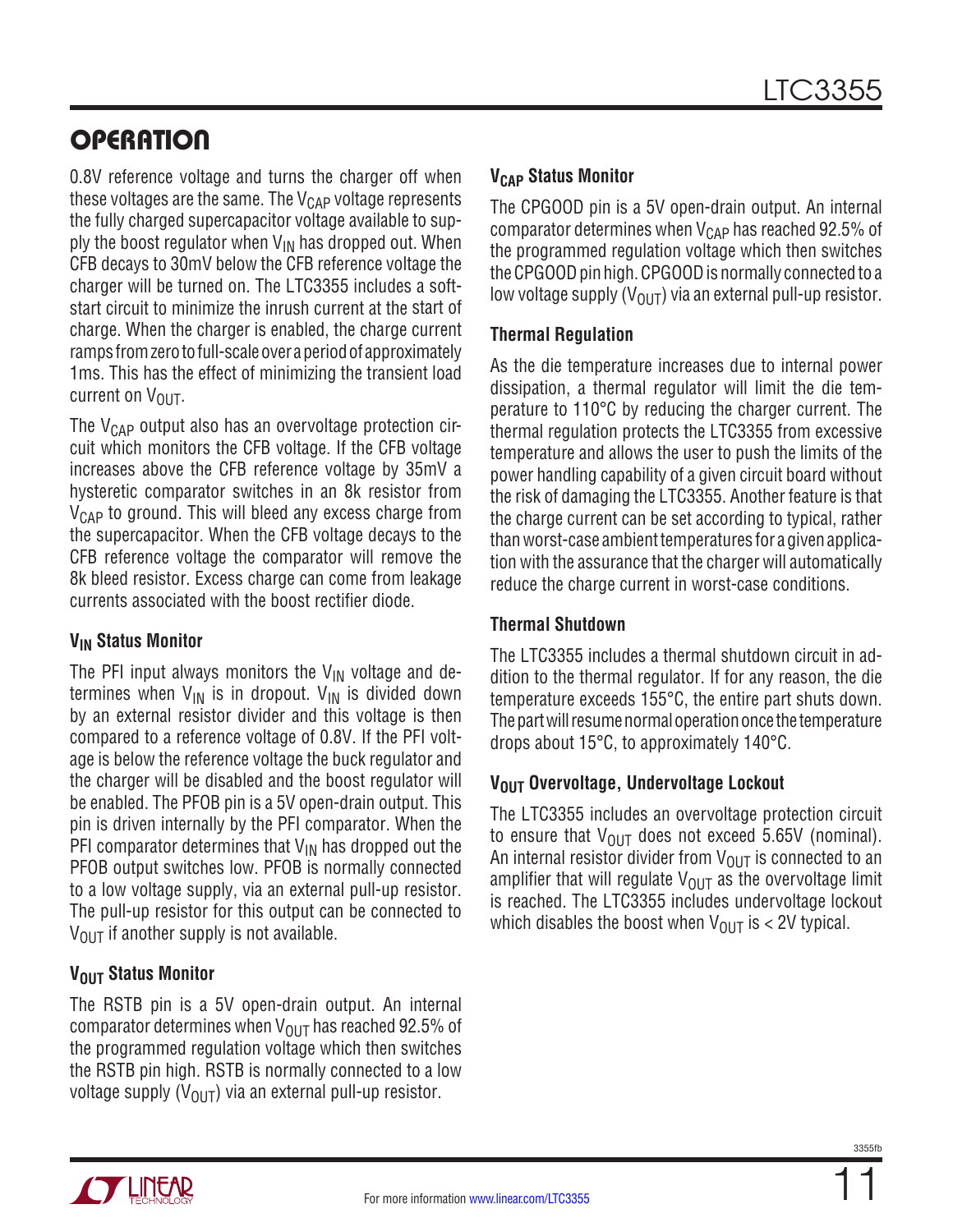#### **FB Resistor Network**

The  $V_{\text{OUT}}$  voltage is programmed with a resistor divider between the  $V_{\text{OUT}}$  pin and the FB pin. Choose the resistor values according to:

$$
R1 = R2 \left( \frac{V_{OUT}}{0.8V} - 1 \right)
$$

Reference designators refer to the Block Diagram. 1% resistors are recommended to maintain output voltage accuracy.

#### **CFB Resistor Network**

The  $V_{\text{CAP}}$  voltage is programmed with a resistor divider between the  $V_{CAP}$  pin and the CFB pin. Choose the resistor values according to:

$$
R3 = R4 \left( \frac{V_{CAP}}{0.8V} - 1 \right)
$$

Reference designators refer to the Block Diagram. 1% resistors are recommended to maintain the capacitor float voltage accuracy.

### **ICHG Set Resistor**

The charge current at  $V_{\text{CAP}}$  is set by connecting a resistor from  $I_{CHG}$  to ground. Choose the resistor value according to:

$$
Chapter Current (Amps) = \frac{60400}{R5}
$$

Reference designators refer to the Block Diagram. 1% resistors are recommended to maintain charge current accuracy.

### **IBSTPK** Set Resistor

The boost peak current limit is set by connecting a resistor from  $I_{\text{BSTPK}}$  to ground. Choose the resistor value according to:

Boost Peak Current Limit (Amps) = 
$$
\frac{166}{R6}
$$

Reference designators refer to the Block Diagram. 1% resistors are recommended to maintain boost peak current accuracy.

#### **PFI Resistor Network**

The  $V_{IN}$  dropout voltage is programmed with a resistor divider between the  $V_{IN}$  pin and PFI pin. Choose the resistor values according to:

$$
R7 = R8 \left( \frac{V_{IN}}{0.8V} - 1 \right)
$$

Reference designators refer to the Block Diagram. 1% resistors are recommended to maintain the PFI threshold voltage accuracy.

The  $V_{IN}$  voltage must be greater than the buck dropout voltage (100% duty cycle) when the PFI level is reached to ensure that  $V_{\text{OUT}}$  stays in regulation.

#### **Input Voltage Range**

The minimum input voltage is determined by the dropout of the buck regulator. The dropout is dependent on the maximum load current and the buck internal switch resistance. The minimum input voltage due to buck dropout is:

$$
V_{IN(MIN)} = V_{OUT} + (I_{SW(PEAK)} \cdot 1\Omega)
$$

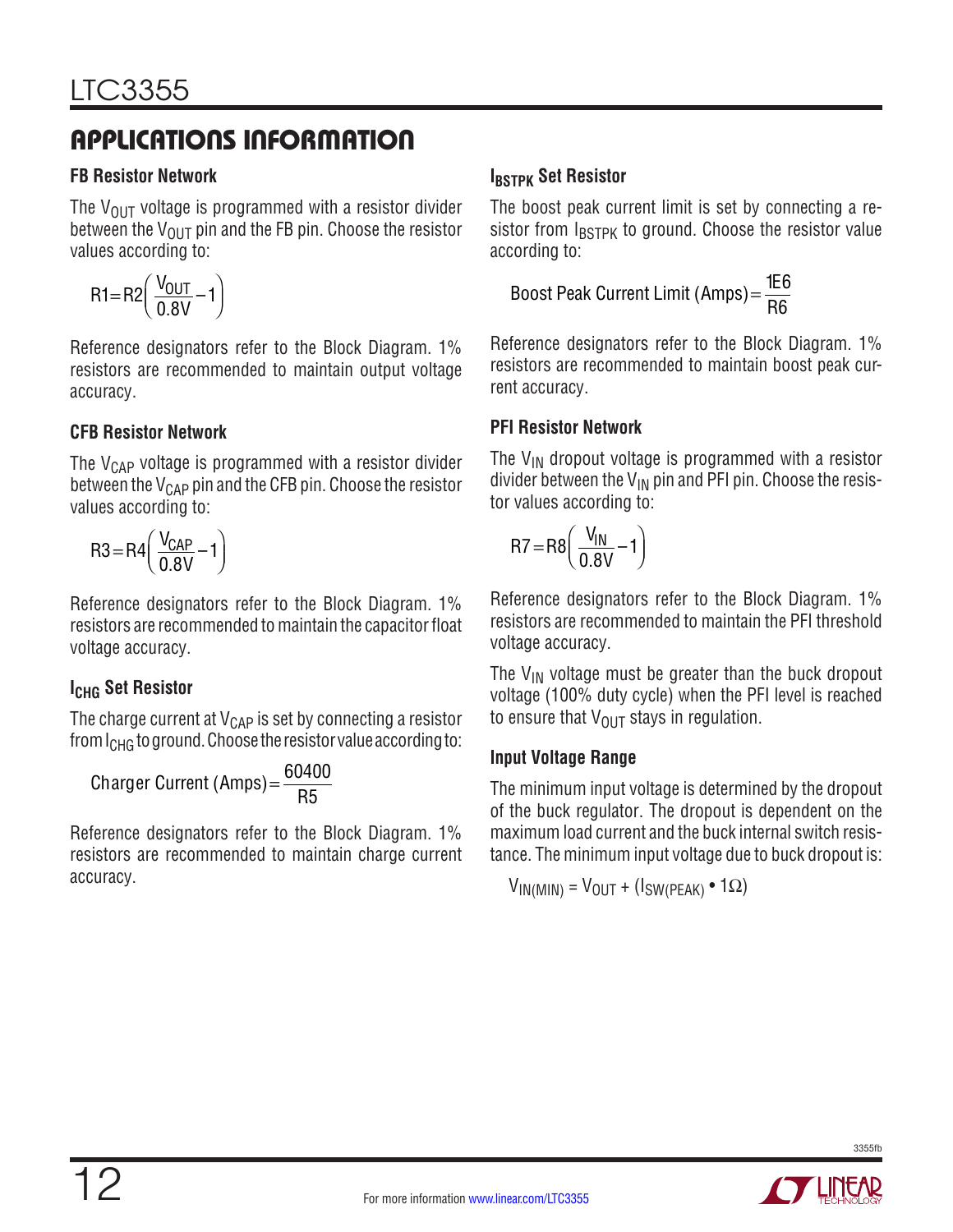#### **Buck Inductor L1 Selection and Maximum Output Current**

A good starting point for the inductor value is:

$$
L = (V_{OUT} + V_D) \cdot \frac{1.8}{f_{SW}}
$$

where f<sub>SW</sub> is the switching frequency in MHz,  $V_{\text{OUT}}$  is the buck output voltage,  $V_D$  is the catch diode drop (~0.5V) and L is the inductor value in µH.

The inductor's RMS current rating must be greater than the maximum load current and its saturation current should be 30% higher. To keep the efficiency high, the series resistance (DCR) should be less than  $0.1\Omega$ , and the core material should be intended for high frequency applications. Table 1 lists several inductor vendors.

For robust operation and fault conditions (start-up or short-circuit) and high input voltage (>15V), the saturation current should be chosen high enough to ensure that the inductor peak current does not exceed 2.2A.

The current in the inductor is a triangle wave with an average value equal to the load current. The peak inductor and switch current is:

$$
I_{SW(PEAK)} = I_{L(PEAK)} = I_{OUT(MAX)} + \frac{\Delta I_L}{2}
$$

where  $I_{L(PEAK)}$  is the peak inductor current,  $I_{OUT(MAX)}$  is the maximum output load current and ∆I<sub>L</sub> is the inductor ripple current. The LTC3355 limits the switch current in order to protect the part. Therefore, the maximum output current that the buck will deliver depends on the switch current limit, the inductor value, the input and output voltages.

When the switch is off, the potential across the inductor is the output voltage plus the catch diode drop. This gives the peak-to-peak ripple current in the inductor:

$$
\Delta I_{L} = (1 - DC) \cdot \frac{V_{OUT} + V_{D}}{L \cdot f_{SW}}
$$

where  $f_{SW}$  is the switching frequency of the buck, DC is the duty cycle and L is the value of the inductor.

To maintain output regulation, the inductor peak current must be less than the buck switch current limit. The maximum output current is:

$$
I_{\text{OUT}(MAX)} = I_{\text{LIM}} - \frac{\Delta I_{\text{L}}}{2}
$$

**Table 1. Inductor Vendors**

Choosing an inductor value so that the ripple current is small will allow a maximum output current near the switch current limit.

| <b>VENDOR</b> | URL               | <b>PART SERIES</b> | <b>TYPE</b> |  |  |  |
|---------------|-------------------|--------------------|-------------|--|--|--|
| Murata        | www.murata.com    | LQH5BPB            | Shielded    |  |  |  |
| <b>TDK</b>    | www.tdk.com       | LTF5022T           | Shielded    |  |  |  |
| Toko          | www.toko.com      | FDS50xx            | Shielded    |  |  |  |
| Coilcraft     | www.coilcraft.com | XAL40xx, LPS40xx   | Shielded    |  |  |  |
| Sumida        | www.sumida.com    | DCRH5D, CDRH6D     | Shielded    |  |  |  |
| Viashay       | www.vishay.com    | <b>IHLP2020</b>    | Shielded    |  |  |  |

One approach to choosing the inductor is to start with the simple rule above, look at the available inductors, and choose one to meet cost or space goals. Then use the equations to check that the buck will be able to deliver the required output current. These equations assume that the inductor current is continuous. Discontinuous operation occurs when  $I_{\text{OUT}}$  is less than  $\Delta I_L/2$ .

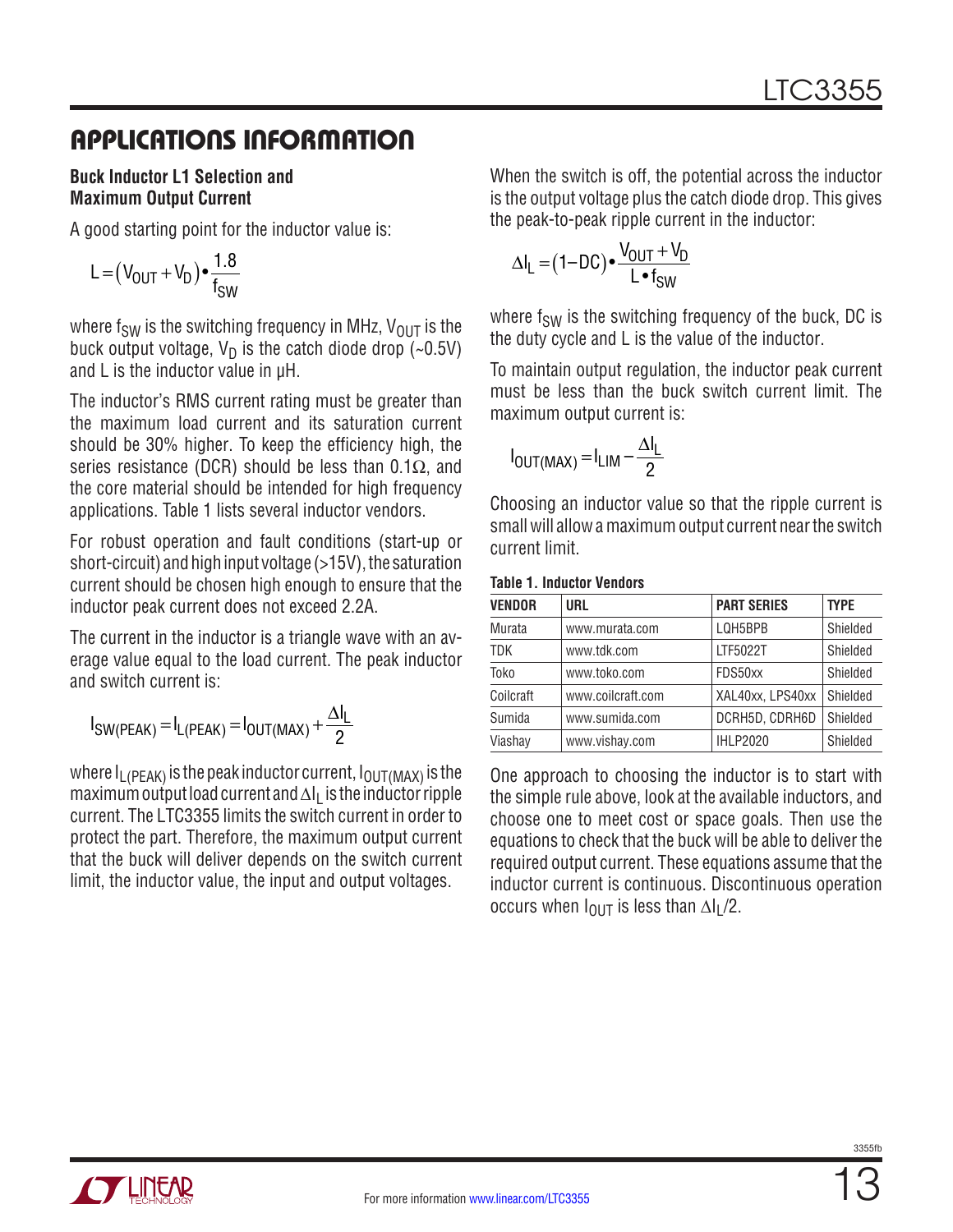#### **Buck Input Capacitor**

Bypass  $V_{IN}$  and  $V_{INS}$  with a ceramic capacitor of X7R or X5Rtype. A 10µF to 22µF ceramic capacitoris adequate for bypassing. Note that a larger  $V_{INS}$  bypass capacitor may be required if the input power supply source impedance is high or there is significant inductance due to long wires or cables. This can be provided with a lower performance electrolytic capacitor in parallel with the ceramic capacitor.

Buck regulators draw current from the input supply in pulseswithveryfastriseandfalltimes. Theinputcapacitors are required to reduce the resulting voltage ripple at  $V_{\text{INS}}$ and  $V_{IN}$  and to force this very high frequency switching into a tight local loop, minimizing EMI. The capacitors must be placed close to the LTC3355 pins.

#### **Output Capacitor and Output Ripple**

The output capacitor has two essential functions. Along with the inductor, it filters the square wave generated by the buck regulator to produce the DC output. In this role it determines the output ripple, and low impedance at the switching frequency is important. The second function is to store energy in order to satisfy transient loads and stabilize the buck regulator control loop. Ceramic capacitors have very low equivalent series resistance (ESR) and provide the best ripple performance. A good starting value is:

$$
C_{\text{OUT}} = f_{\text{SW}} \left( \frac{100}{V_{\text{OUT}}} \right)
$$

where f<sub>SW</sub> is in MHz and  $C_{OUT}$  is the recommended output capacitance in µF. Use X5R or X7R types. This choice will provide low output ripple and good transient response.

When choosing a capacitor look carefully through the data sheet to find out what the actual capacitance is under operating conditions (applied voltage and temperature). A physically larger capacitor, or one with a higher voltage rating, may be required. High performance tantalum or electrolytic capacitors can be used for the output capacitor.

Low ESR is important, so choose one that is intended for use in switching regulators. The ESR should be specified by the supplier, and should be  $0.05\Omega$  or less. Table 2 lists several capacitor vendors.

| <b>Table 2. Capacitor Vendors</b> |  |
|-----------------------------------|--|
|-----------------------------------|--|

| <b>VENDOR</b> | <b>URL</b>          | <b>PART SERIES</b>            | <b>COMMANDS</b>       |
|---------------|---------------------|-------------------------------|-----------------------|
| Panasonic     | www.panasonic.com   | Ceramic, Polymer,<br>Tantalum | EEF Series,<br>POSCAP |
| Kemet         | www.kemet.com       | Ceramic, Tantalum             | T494, T495            |
| Murata        | www.murata.com      | Ceramic                       |                       |
| <b>AVX</b>    | www.avxcorp.com     | Ceramic, Tantalum             | <b>TPS Series</b>     |
| Taiyo Yuden   | www.taiyo-yuden.com | Ceramic                       |                       |

### **Buck Catch Diode Selection**

The catch diode (D1 in the Block Diagram) conducts current only during the switch-off time. The average forward current in normal operation can be calculated from:

$$
I_{D(AVG)} = I_{OUT}(1 - DC)
$$

where DC is the duty cycle. The only reason to consider a diode with a larger current rating than necessary for nominal operation is for the case of shorted or overloaded output conditions. For the worst case of shorted output the diode average current will then increase to a value that depends on the switch current limit.

If operating at high temperatures select a Schottky diode with low reverse leakage current.

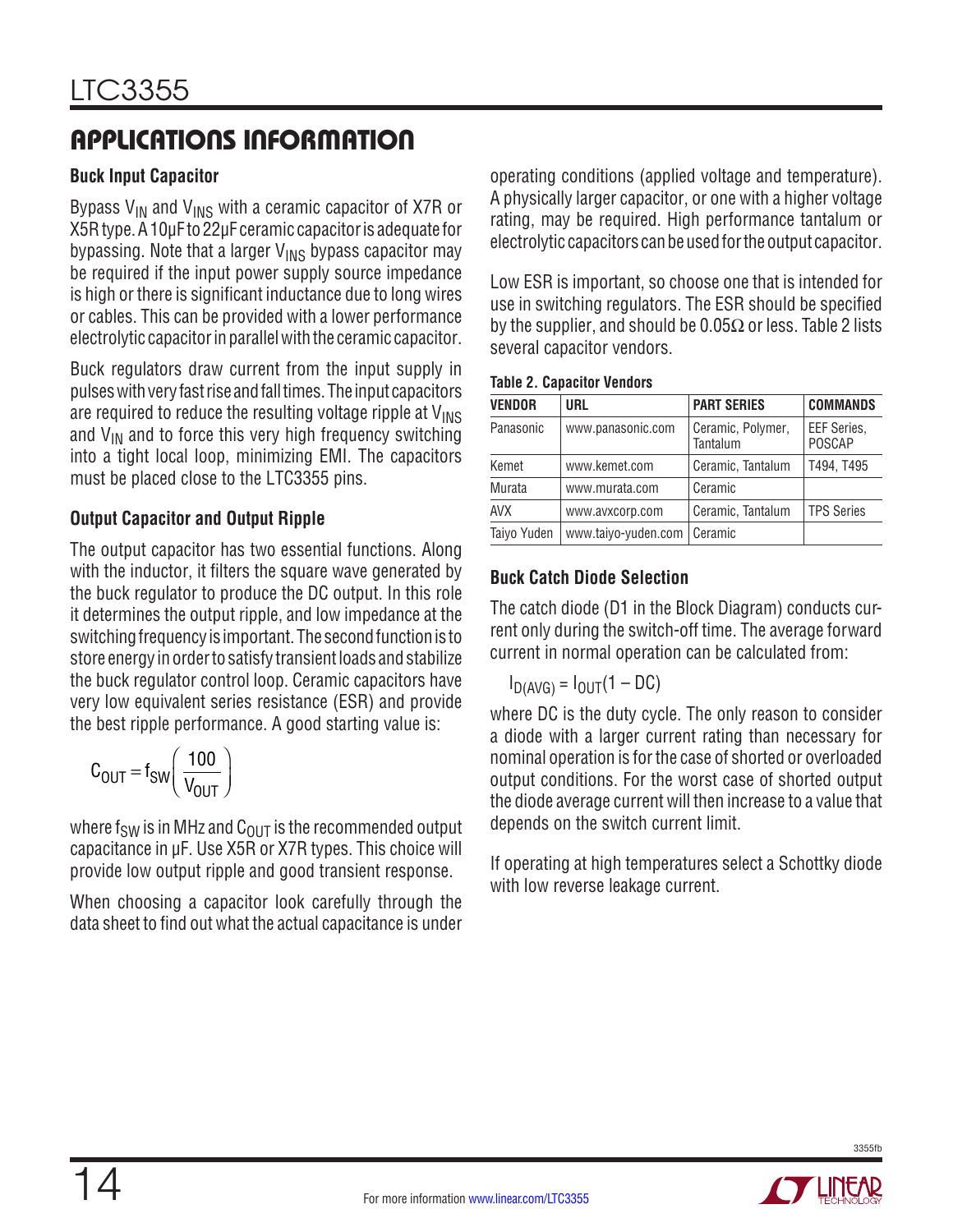#### **Audible Noise**

Ceramic capacitors are small, robust and have very low ESR. However, ceramic capacitors can sometimes cause problems when used with switching regulators. Both the buck and boost can run in Burst Mode operation and the switching frequency will depend on the load current which at very light loads can excite the ceramic capacitors at audio frequencies, generating audible noise. Since the buck and boost operate at lower current limits in Burst Mode operation, the noise is typically very quiet. Use a high performance tantalum or electrolytic at the output if the noise level is unacceptable.

#### **Buck Soft-Start**

When the buck is enabled soft-start is engaged. Soft-start reduces the inrush current by taking more time to reach the final output voltage. This is achieved by limiting the buck output current over a 1ms period.

#### **Boost Rectifier Diode**

A Schottky rectifier diode (D2 in the Block Diagram) is recommended for the boost rectifier diode. The diode should have low forward drop at the peak operating current, low reverse current and fast reverse recovery times. The current rating should take into account power dissipation as well as output current requirements. The diode current rating should be equal to or greater than the average forward current which is normally equal to the output current. The reverse breakdown voltage should be greater than the V<sub>OUT</sub> voltage plus the peak ringing voltage that is generated at the SW2 pin. Generally higher reverse breakdown diodes will have lower reverse currents. Refer to Table 3 for Schottky diode vendors.

#### **Table 3. Schottky Diode Vendors**

| <b>PART NUMBER</b> | $V_R(V)$ | $I_{AVE}$ (A)  | $V_F AT 1A$<br>(mV) | $V_F AT 2A$<br>(mV) | $I_R$ AT 5V<br>85°C (µA) |
|--------------------|----------|----------------|---------------------|---------------------|--------------------------|
| Diodes Inc.        |          |                |                     |                     |                          |
| B <sub>130</sub>   | 30       |                | 460                 |                     | 20                       |
| <b>B230</b>        | 30       | $\overline{2}$ |                     | 430                 | 100                      |
| <b>Rohm</b>        |          |                |                     |                     |                          |
| RSX201VA-30        | 30       |                | 360                 |                     | 600                      |
| Vishay             |          |                |                     |                     |                          |
| VS-20MQ060         | 60       | 2.1            |                     |                     |                          |

#### **Boost Inductor L2 Selection and Maximum Output Current**

The boost inductor L2 should be 3.3µH to ensure fast transfer of power from the buck to the boost after a  $V_{\text{IN}}$ power outage. Refer to Table 1 for inductor vendors.

#### **Boost Frequency Compensation**

The LTC3355 boost switching regulator uses current mode control to regulate  $V_{\text{OUT}}$ . This simplifies loop compensation and ceramic output capacitors can be used. The boost regulator does not require the ESR of the output capacitor for stability. Frequency compensation is provided by the components connected to the  $V_{CRST}$  pin. Generally a capacitor  $(C_C)$  and resistor  $(R_C)$  in series to ground are used as shown in the Block Diagram.

Loop compensation determines the stability and transient performance. Optimizing the design of the compensation network depends on the application and type of output capacitor. A practical approach is to start with one of the circuits in this data sheet that is similar to your application and tune the compensation network to optimize the performance. Stability should then be checked across all

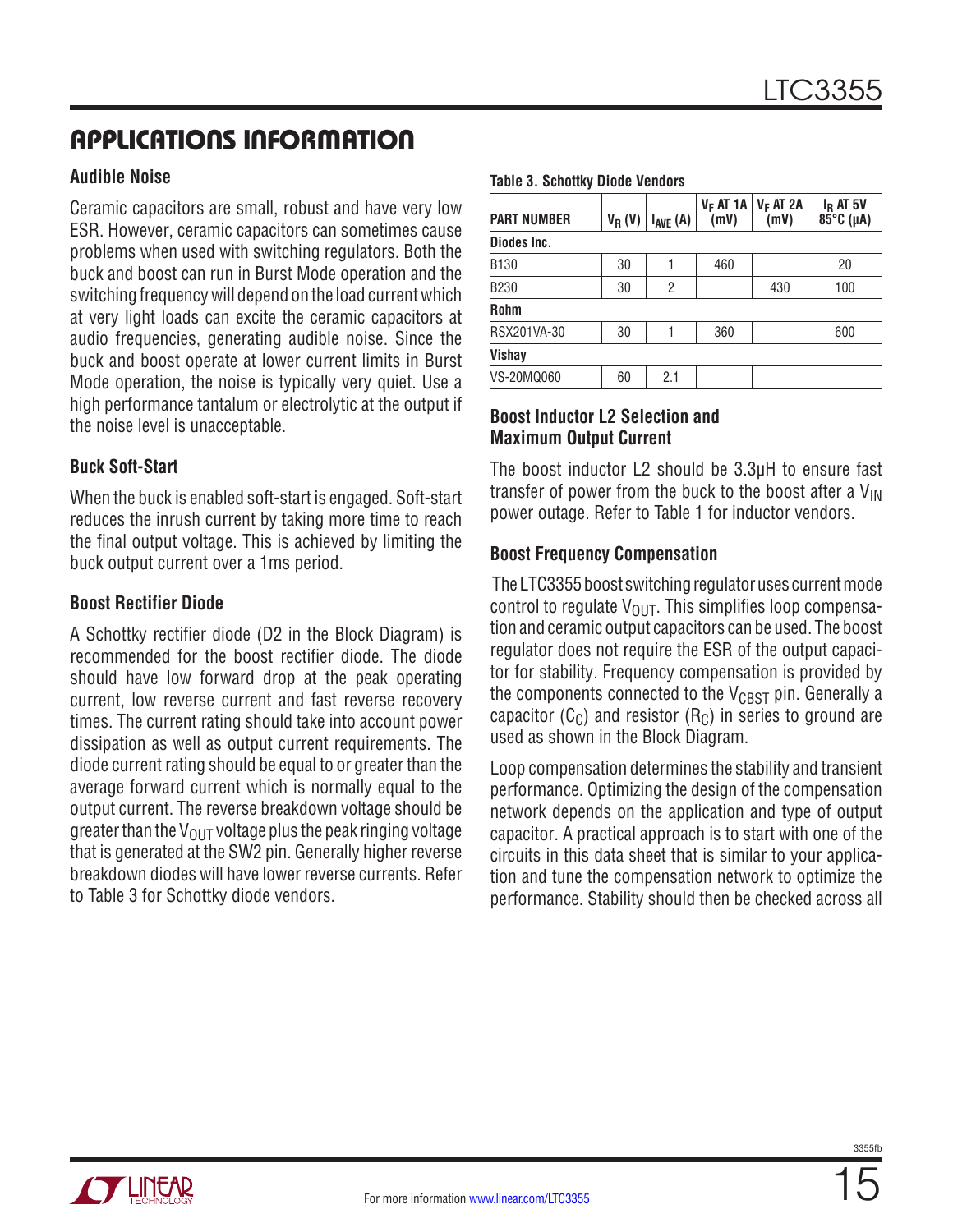operating conditions, including load current, input voltage and temperature. Figure 2 shows an equivalent circuit for the boost regulator control loop. The error amplifier is a transconductance amplifierwitha finiteoutputimpedance. The power section consisting of a modulator, power switch and inductor, is modeled as a transconductance amplifier generating an output current proportional to the voltage at the  $V_{CRST}$  pin. Note that the output capacitor integrates this current, and that the capacitor on the  $V_{CRST}$  pin (C<sub>C</sub>) integrates the error amplifier output current, resulting in two poles in the loop. In most cases a zero is required and comes from either the ESR of the output capacitor or from a resistor  $R_C$  in series with  $C_C$ . This simple model works well as long as the inductor value is not too high and the loop crossover frequency is much lower than the switching frequency. A phase lead capacitor across the feedback divider may improve the transient response. A small capacitor from  $V_{CRST}$  to ground may have to be added if phase lead is used.

#### **Low Ripple Burst Mode Operation**

To enhance efficiency at light loads the buck and boost regulator can run in low ripple Burst Mode operation which keeps the output capacitor charged to the proper voltage while minimizing the input quiescent current. Setting the MODE pin high sets both the buck and boost into Burst Mode operation. During Burst Mode operation, the enabled regulator delivers single cycle bursts of current to the output capacitor followed by sleep periods where the power is delivered to the load by the output capacitor. Since the power to the output is delivered with single, low current pulses, the output ripple is kept below 15mV for typical applications. As the load current falls towards a no-load condition, the percentage of time in sleep mode increases and the average input current is greatly reduced resulting in high efficiency even at very light loads. At higher load currents the regulators will seamlessly transition into PWM mode.



**Figure 2. Model for Boost Loop Response**

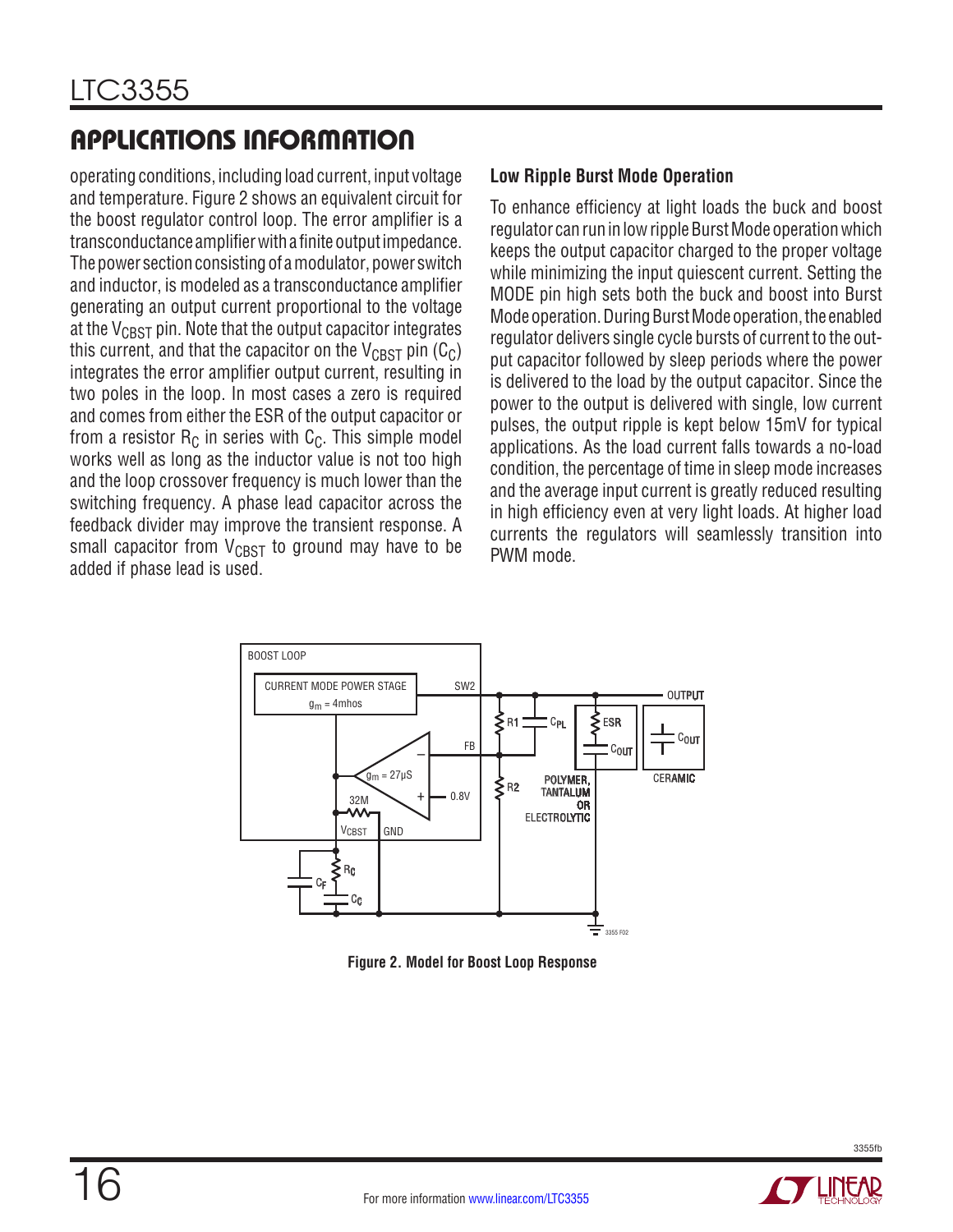#### **PCB Layout**

For proper operation and minimum EMI, care must be taken during printed circuit board layout. Large switched currents flow in the  $V_{IN}$ , SW1, SW2 and paddle ground pins, the buck catch diode, boost rectifier diode and the input capacitor. The loop formed by these components should be as small as possible. These components, along with the inductors and output capacitor, should be placed on the same side of the circuit board, and their connections should be made on that layer. All connections to GND should be made at a common star ground point or directly to a local, unbroken ground plane below these components. SW1 and SW2 nodes should be laid out carefully to avoid interference. Keep the FB, PFI,  $I_{CHG}$ ,  $I_{\text{RSTPK}}$ ,  $V_{\text{CRST}}$  and CFB nodes small so that the ground traces will shield them from the switching nodes. To keep thermal resistance low, extend the ground plane as much as possible and add thermal vias under and nearthe paddle. Keep in mind that the thermal design must keep the junctions of the LTC3355 below the specified absolute maximum temperature.

#### **High Temperature Considerations**

The PCB must provide heat sinking to keep the LTC3355 cool. The exposed pad on the bottom of the package may be soldered to a copper area which should be tied to large copper layers below with thermal vias; these layers will spread the heat dissipated by the LTC3355. Place additional vias to reduce thermal resistance further. With these steps, the thermal resistance from the die (or junction) to ambient can be reduced to  $\theta_{JA}$  = 47°C/W or less. With 100 LFPM airflow, this resistance can fall by another 25%.

The LTC3355 has two thermal circuits. The first thermal circuitisoperationalwhenthebuckandchargerareenabled. If the die temperature exceeds 110°C the charge current will be reduced. When the LTC3355 is in boost mode the high current thermal shutdown will turn the boost off when the die temperature reaches 155°C. The high temperature shutdown is active in all modes of operation.



### TYPICAL APPLICATIONS

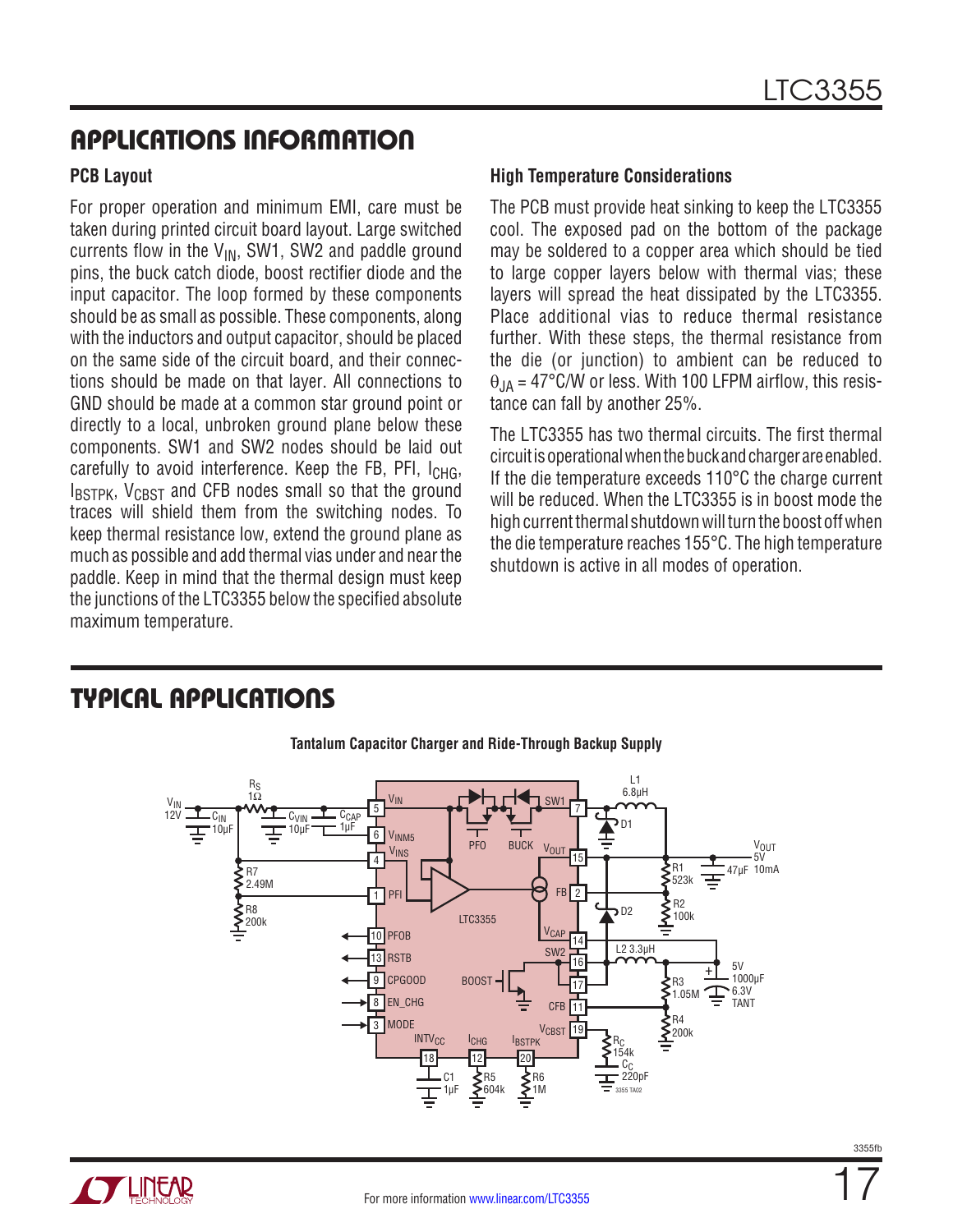### PACKAGE DESCRIPTION

**Please refer to http://www.linear.com/designtools/packaging/ for the most recent package drawings.**



- 5. EXPOSED PAD SHALL BE SOLDER PLATED
- 
- 6. SHADED AREA IS ONLY A REFERENCE FOR PIN 1 LOCATION ON THE TOP AND BOTTOM OF PACKAGE

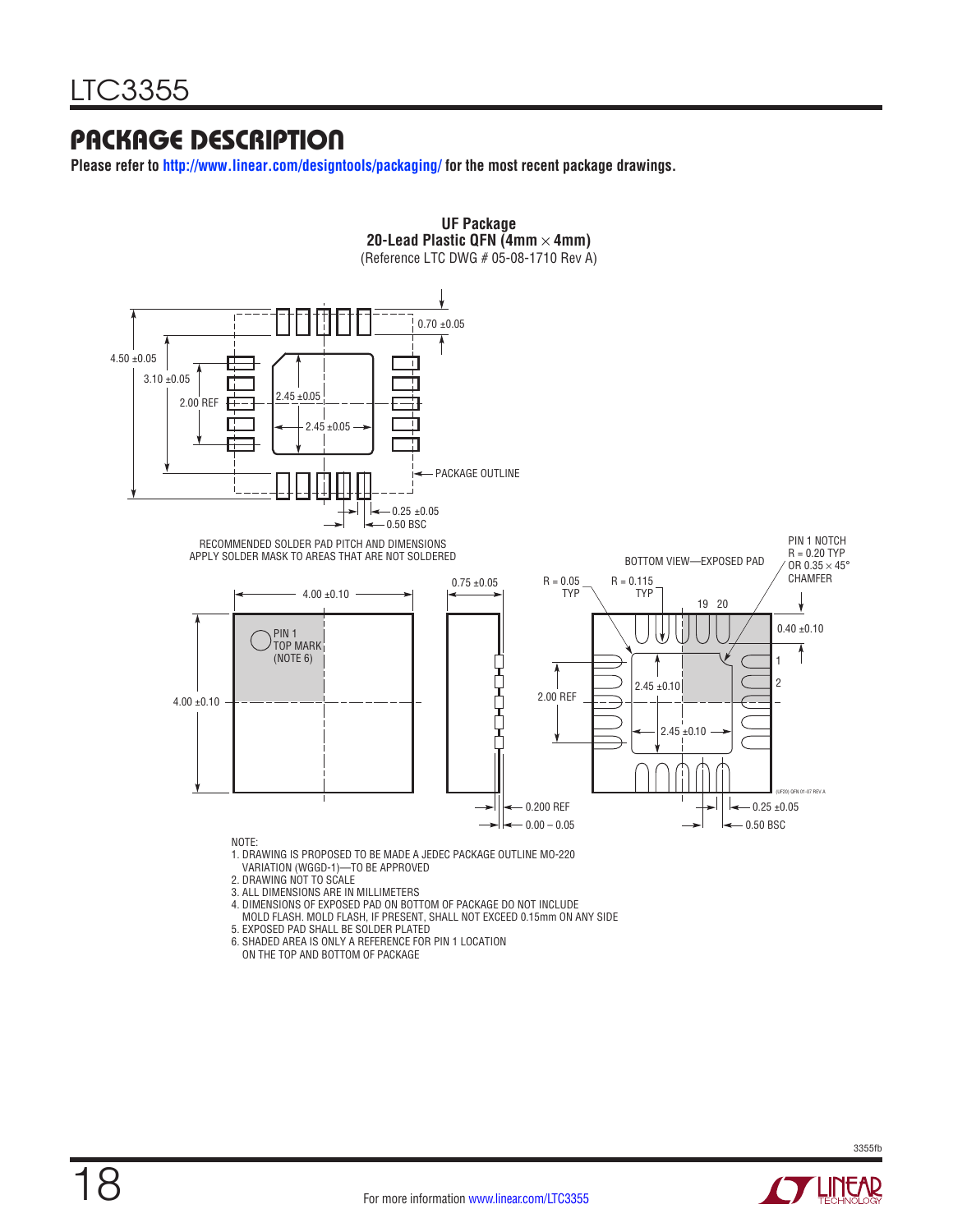### REVISION HISTORY

| <b>REV</b> | <b>DATE</b> | <b>DESCRIPTION</b>                                                               | <b>PAGE NUMBER</b> |
|------------|-------------|----------------------------------------------------------------------------------|--------------------|
| A          | 08/14       | Modified V <sub>OUT</sub> Overvoltage, Undervoltage Lockout section              | 11                 |
|            |             | Modified Input Voltage Range equation                                            | 12                 |
|            |             | Modified I <sub>CHG</sub> Set Resistor section                                   | 12                 |
|            |             | Modified IBSTPK Set Resistor section                                             | 12                 |
| B          | 4/15        | Updated conditions for I <sub>SW1</sub> , I <sub>SW2</sub> and I <sub>VOUT</sub> | $3$ and $4$        |
|            |             | Updated units for Boost Error Amplifier Transconductance                         | 4                  |
|            |             | Updated units for Boost Error Amplifier Transconductance vs Temperature Graph    |                    |
|            |             | Update TSTB (Pin 13), CPGOOD (Pin 9), PFOB (Pin 10)                              | 8                  |
|            |             | <b>Updated Block Diagram</b>                                                     | 9                  |
|            |             | Updated CFB Resistor Network and PFI Resistor Network                            | 12                 |
|            |             | Updated Table 2: Capacitor Vendors                                               | 14                 |
|            |             | Updated Boost Error Amplifier Transconductance unit in Figure 2                  | 16                 |